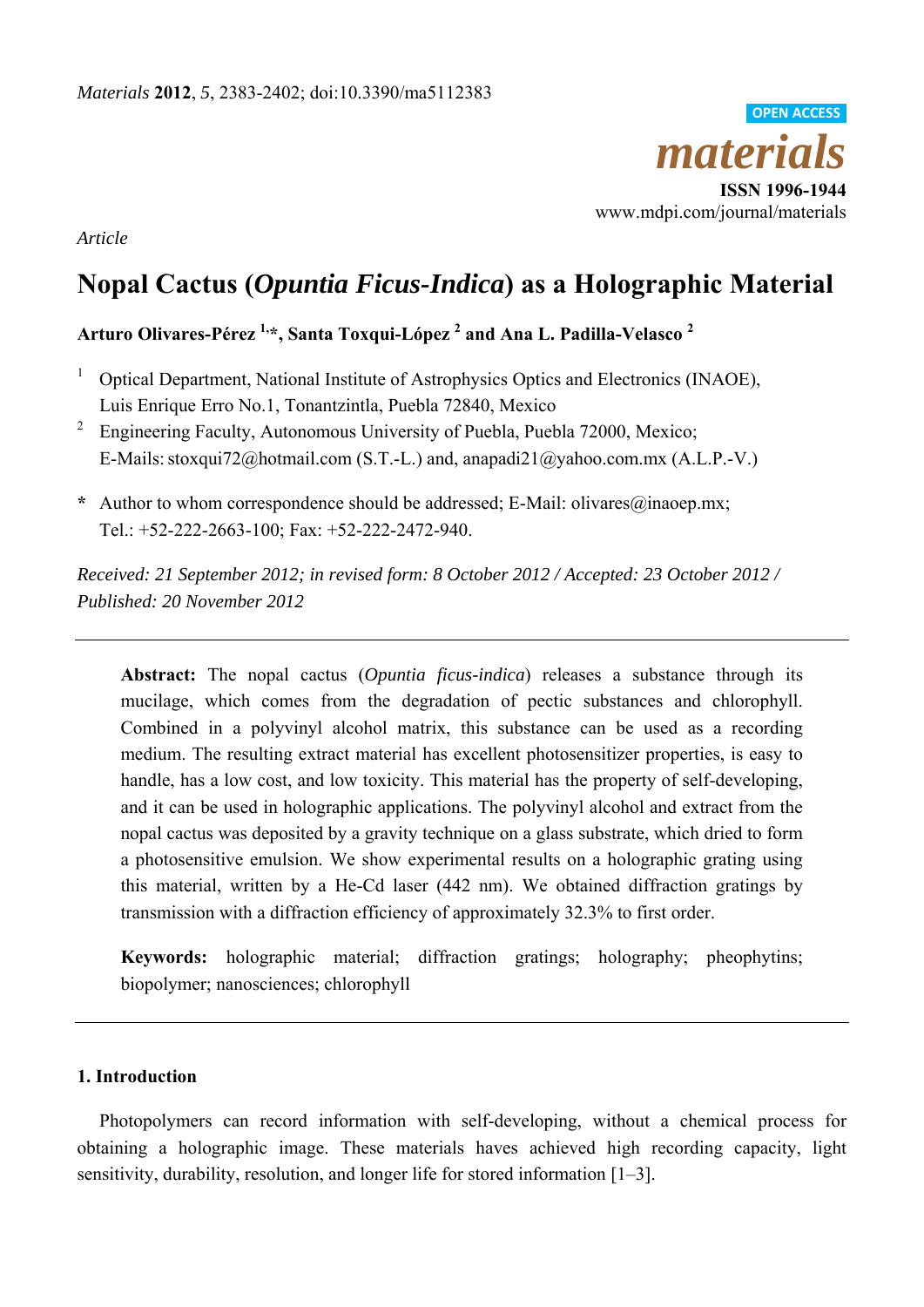The development of photopolymer materials has become one of the most dynamic developing branches of holography [1–5]. Holographic recording with organic polymer materials has been studied intensively in order to achieve high efficiency, low cost, and high storage density [6–8].

Polyvinyl alcohol (PVA), although not directly involved in the photochemical reaction, is an important factor due its high sensitivity to humidity and environmental changes. These properties are crucial for the polymeric matrix and significantly affect the physical conditions of the recording medium such as rigidity, environmental stability, and changes upon holographic exposure [9,10]. In addition, PVA has been used to make holographic films, which has been doped with different dyes for oxidant stimulating birefringence [11]. In this manuscript, along with other preliminary results [12], we show how PVA as a polymeric matrix sensitized with the mucilage from the nopal cactus and chlorophyll degradation can be used in holographic recording material.

The manuscript is organized as follows: in Section 2, "Materials," we describe the nopal cactus (*Opuntia ficus-indica*), including its origins, mucilage, chlorophyll, and its use as a photobiopolymer. In Section 3, "Methods," we present a technique for photosensitive dye preparation. We describe a process for obtaining a photopolymer layer with PVA and show some chemical characteristics of the photosensitive dye by UV-visible spectroscopy and infrared vibrational infrared spectroscopy. Furthermore, we show the experimental results for the diffraction efficiency parameter of holographic gratings, the optimum exposure energy, and the spatial frequency of diffraction gratings to vary the registration angle. The work ends with the conclusions in Section 4.

#### **2. Materials**

#### *2.1. The Nopal Cactus (Opuntia Ficus-Indica)—Origins*

The nopal cactus (*Opuntia ficus-indica*) may have a hybrid origin through human manipulation. It is an historical plant studied in several documents indicating the possibility that hybridization was achieved through human pollination, or was accidentally mixed in an indirect way. This may have occurred indirectly, including allopathic sympatric ancestors cultivated from central Mexico [13]. One possibility is that hybridization occurred in the ancestral lands of Mesoamerica, where crops of *O. ficus-indica* were cultivated directly by farmers. There is evidence of selective farming of crops of these plants by pre-Columbian peoples [14]. Mesoamerican plant reproduction technology may have included pollination, as in other ancient cultures [13,15].

#### *2.2. Mucilage*

The mucilage of the nopal comes from the degradation of pectic substances, which are biopolymers composed of polysaccharides such as pectins. Such a composition is useful as a potential feedstock for the production of edible plastic films [16,17]. The efficiency of an edible film made from cactus mucilage has been proven for coatings on strawberries (*Fragaria ananassa*). An increase in lifespan was observed without affecting the color and flavor of food [18], using the extracting pectin with gelling a capacity and a nongelling mucilage fraction from *O. ficus-indica* cladodes [18,19]. The sugar composition indicates that all the polysaccharides obtained contain anionic moieties, and galacturonic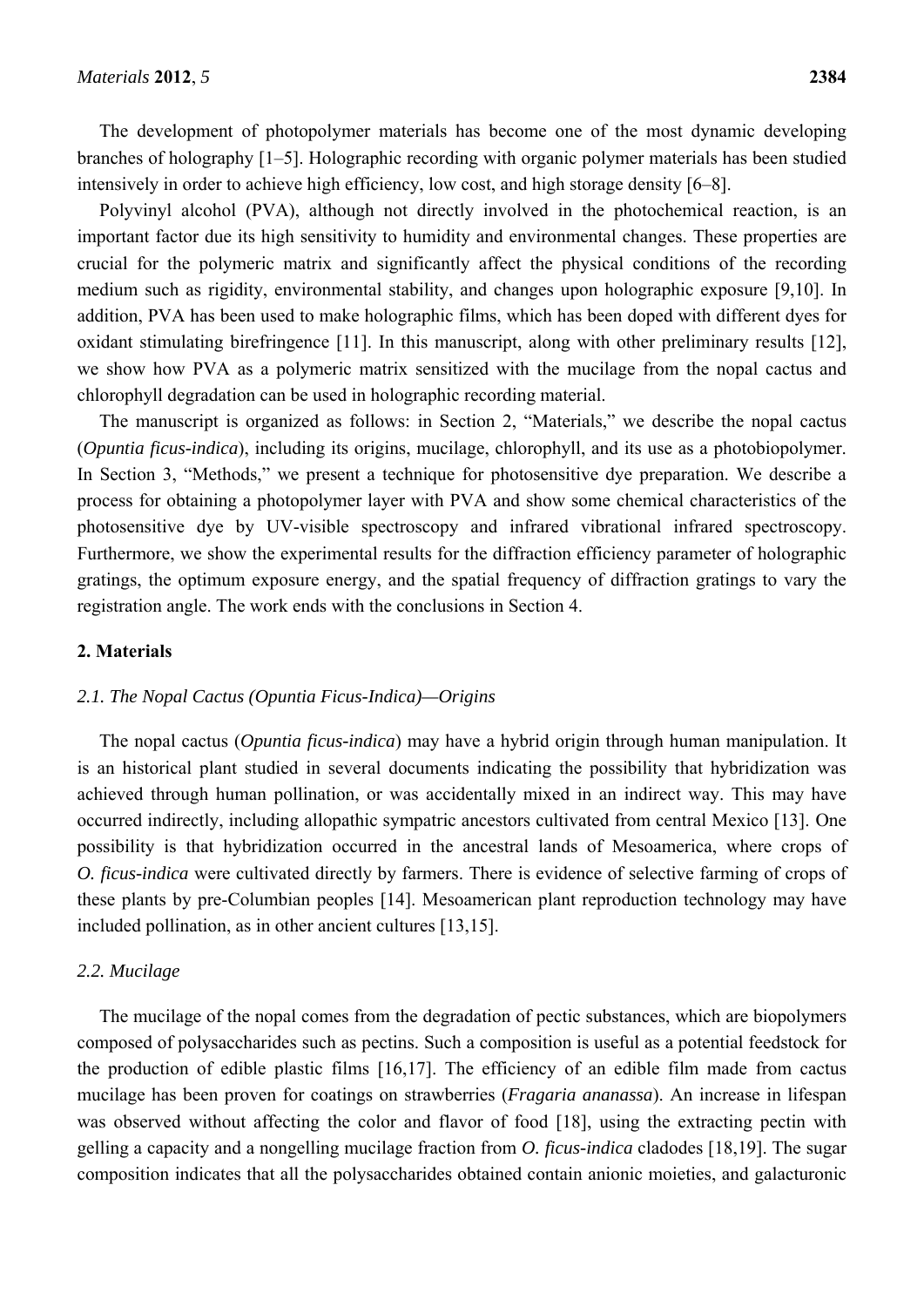acid residues [20]. The mucilage isolated from *O. ficus-indica*, contains arabinose galactose, galacturonic acid, rhamnose and xylose [21].

Studies of the degradation of mucilage have been made by various techniques through the analysis of different processes. The partial hydrolysis of the mucilage of *O. ficus-indica* has been shown by methylation analysis and periodate oxidation [22]. Analysis of the polymeric mucilage after incubation with the fungal culture has also been studied [23].

### *2.3. Chlorophyll*

Chlorophyll is the photoreceptor pigment responsible for the first stage in the transformation of the energy of sunlight into chemical energy. Chlorophyll is found in specific organelles, chloroplasts, associated with lipids and lipoproteins [24]. There are two main types of chlorophyll, chlorophyll "a" and chlorophyll "b". Chlorophyll "b" has a formyl group (-CHO), instead of the methyl group (-CH3), found in chlorophyll "a", in one of the carbons in the porphyrin ring. In higher plants the most abundant chlorophyll is the "a" type [24,25].

Chlorophyll is the photosynthetic pigment in all plants, and a fluorescent molecule, its presence can be determined by fluorometry [5,26]. Chlorophylls "a", "b", "c1", "c2", "d" and "f" and their pheophytins are quite different in both their excitation and emission wavelengths. Each pair has its own acid ratio. A careful study of the acid ratios of various mixtures of pure chlorophylls a and c shows this effect [26–28].

Chlorophyll is what gives the green appearance to the cactus *O. ficus-indica*, and with the production of mucilage, both provide an important role in the decomposition of cactus. Due to its high nutrient content, the decomposition process is accelerated and produces marked changes in the coloration of the leaf of the cactus [29,30].

The green color of immature leaves and fruits is due to chlorophyll "a" (bluish green) and chlorophyll "b" (yellow-green) in a 3:1 ratio. By removal of magnesium, the chlorophylls are transformed into pheophytins "a" and "b" which are olive drab. The substitution of the Mg++ ion, can be performed by the following metal ions by  $Fe++$ ,  $Sn++, Zn++$  and  $Cu++$ , which results in the formation of brown-gray products. Heating at elevated temperatures and shorter times maintains the color better than when heating for longer times and lower temperatures [27,30,31].

Figure 1 shows a change of color in the cactus cladode. Figure 1a shows the yellowish-green color of a fresh cactus cladode due to chlorophyll ratio 3:1. Figure 1b shows the cactus cladode after several days, where color change begins from yellow-green to dark brown due to the decomposition of the mucilage and chlorophyll. Mg ions contained in the core of the chlorophyll begin to be replaced by other metal ions.

**Figure 1.** (**a**) Fresh nopal cactus (*Opuntia ficus-indica*); (**b**) Observe the color change from green to dark brown in the cactus.

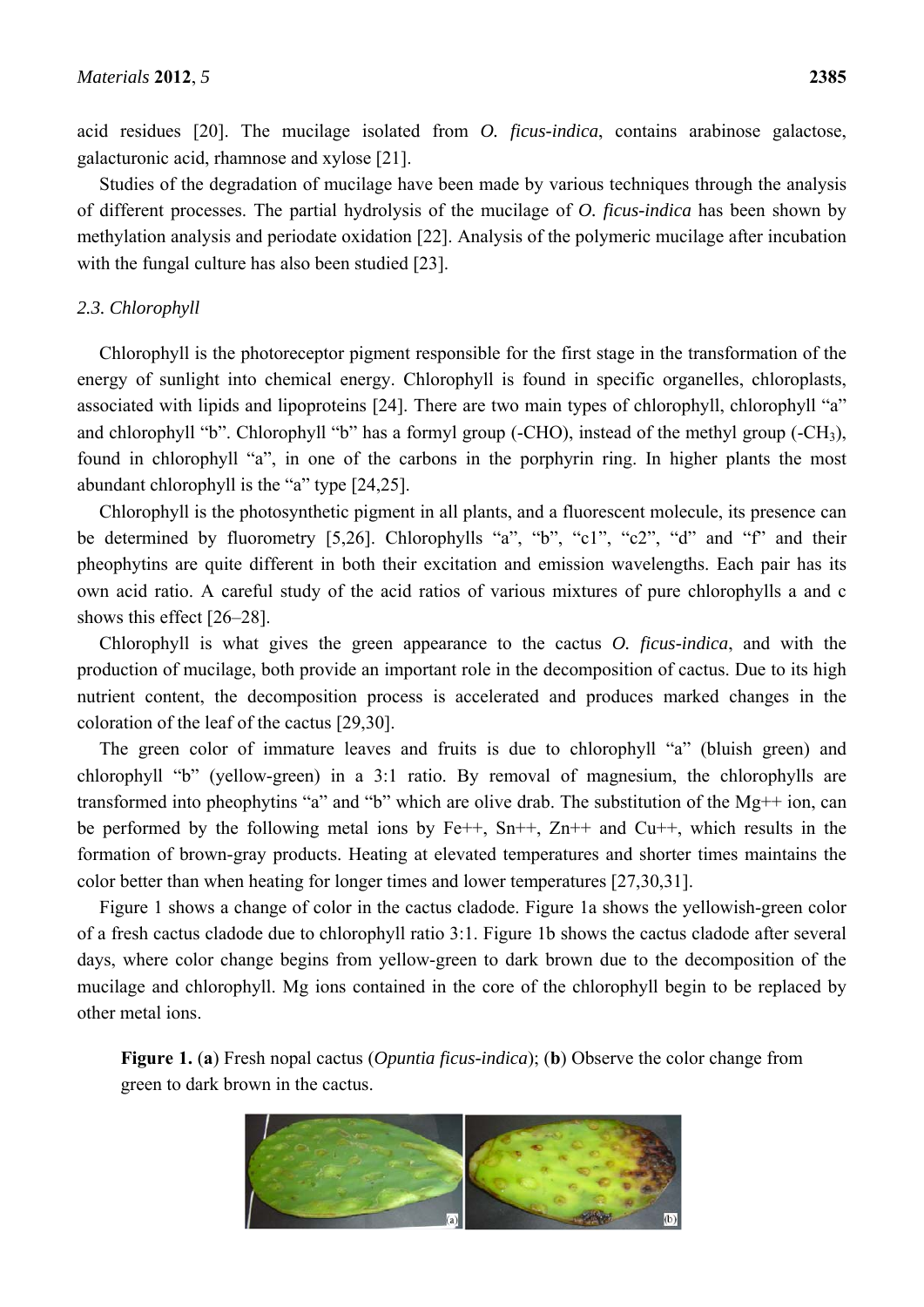#### *2.4. Chemical Composition (Opuntia Ficus-Indica)*

The Nopal, which is highly nutritional, has in its chemical composition a large variety of molecular specie, which varies in number of molecules per species, caused by the aging of the samples [32–35]. Among the most important organic species detected in samples are: carbohydrates, protein, fiber, fat, and ash [32–35]. Its most important mineral species include: phosphorus, manganese, iron, zinc, magnesium, calcium, potassium, and sodium [32,36,37]. In smaller amounts, it also contains: lithium, vanadium, cobalt, arsenic, selenium, cadmium, thallium [32,37]. There is evidence that some elements of the chemical composition depend on different factors, such as pH, water availability, soil texture and mineral composition where the cactus grows. Organic species contained in the sample contain hydroxyls from phenolic compounds, which are released in the decomposition process, favoring oxidation of some of the mineral elements. The enzymatic browning is due to the oxidation of phenolic compounds by the enzyme polyphenoloxidase (PPO) [38,39].

#### *2.5. Photobiopolymer*

The substitution of Mg++ by Fe++, Sn++, Zn++ and Cu++ from pheophytins reactions, results in a potentially photosensitive biopolymer, with the ability to record holographic or photographic information when used as the carrier matrix of photosensitive metal ions with the PVA [40]. Some work has been reported using this matrix mixed with salts of ferric chloride (FeCl<sub>3</sub>). The basic recording mechanism in such samples is attributed to the photo-crosslinking process of PVA when mixed with metallic salts. During the photo-crosslinking process there are two different Fe pathways: and active  $Fe^{3+}$  and an inactive  $Fe^{2+}$  [41–43]. Salts of copper (II) chloride dihydrate CuCl<sub>2</sub> (2H<sub>2</sub>O) show photosensitivity and the ability to conduct electricity. Due to the nature of copper, there are generally photo-redox processes tightly surrounding the components, promoting strong crystallization. The fact that copper chloride dihydrate allows for easy assimilation into a matrix of PVA is used to build our conductive and photosensitive film [44,45], copper doped with methylene blue [46], holograms with porphyrins using Zn doped with nematic liquid crystals, and hydrogels PVA-HG [47,48].

#### **3. Methods**

#### *3.1. Cactus (Opuntia Ficus-Indica) Dye Preparation*

A clear brown solution is obtained from the fermentation of the nopal cactus; this solution was used as a photosensitizer, as obtained from enzymatic reactions that occur when the cactus is stored inside a box (no light) at a temperature of 10 °C.

The solution is stored and, after a few days, it is possible to observe enzymatic browning and mucilage drainage due to chlorophyll degradation. This phenomenon becomes evident already in a 24-hour period. The entire process of chlorophyll transformations from nopal occur during storage to obtain the clear brown solution, with a minimally processed cactus, over the course of 12 to 18 days at 10 °C [39,49].

Therefore, we can determine that cactus's life (under conditions of environmental or cooling) due to three deterioration reactions that occur simultaneously: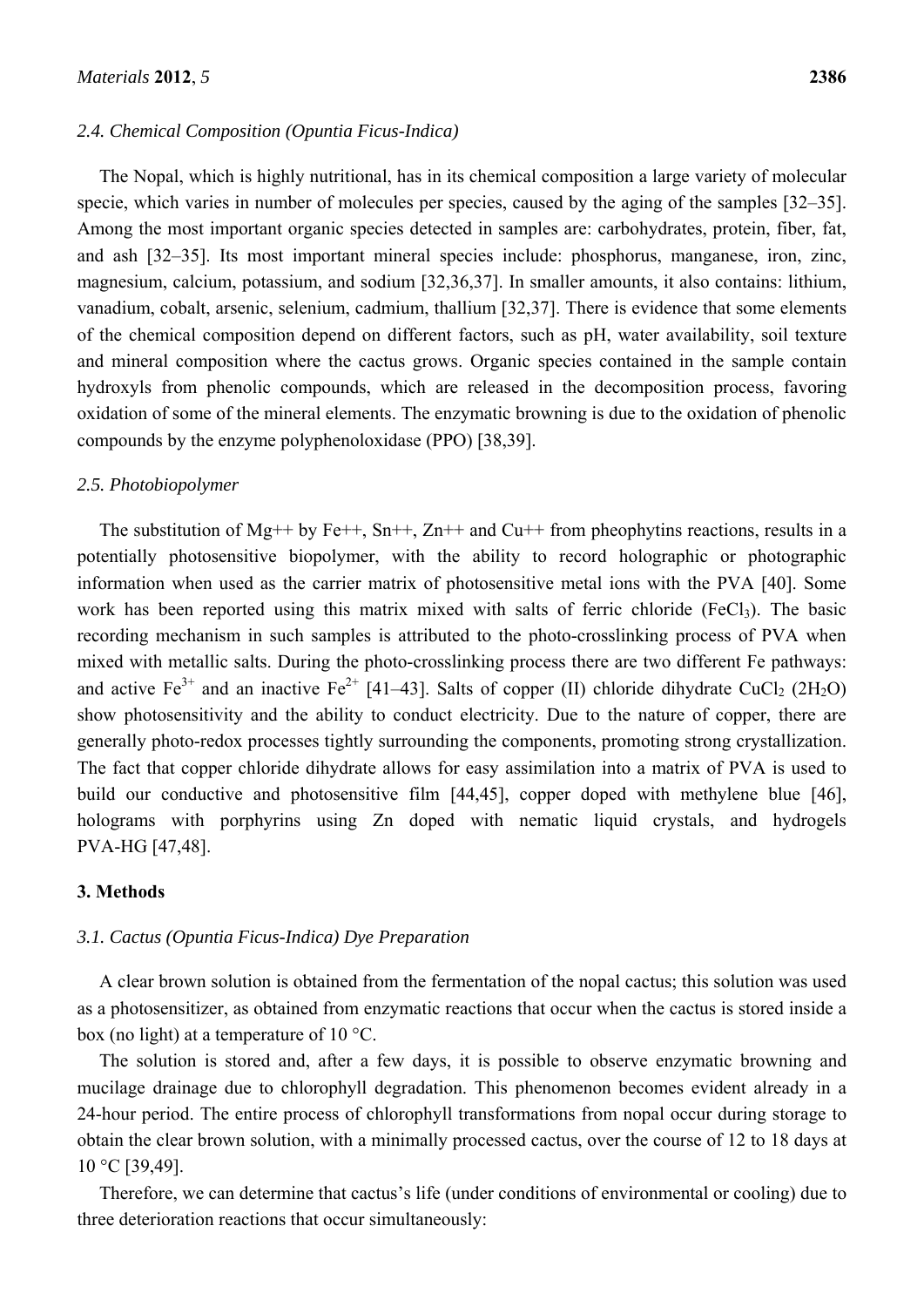- (a) The changing of the cactus's natural color to dark green and then brown is due to enzymatic reactions in which the enzyme responsible is polyphenol-oxidase [35,38,39];
- (b) The drainage of mucus (slime);
- (c) The rapid growth of microorganisms (bacteria, fungi and yeasts).

The polyphenol-oxidase (PPO) found in "nopal" is responsible for enzymatic browning reactions occurring during storage. The polyphenol-oxidase, also known as tyrosine, or cresolas phenoloxidases, catalyzes the hydroxylation of monophenols to ortofinoles, which are subsequently oxidized to orthoquinones. The resulting polymerized pigments exhibit a brown color [35,38,39].

- (1) Nopal cactus (*Opuntia ficus-indica*) is cut into small slices (1 cm  $\times$  1 cm about), while removing the prickly thorns, and is then placed in a container (Nopal weighing 250 g can produce an approximate quantity of 12 mL fermented extract).
- (2) The cactus is then stored in a plastic container that is sealed and cooled to 10 °C for 10 to 18 days, to obtain an optimal fermentation and get the clear brown solution. On the other hand, with a minimally processed cactus, after one or two days at room temperature (30  $^{\circ}$ C), it will already demonstrates signs of fermentation.
- (3) Deterioration of the cactus in the vessel was observed when the mucus became brown colored. This solution is then filtered by a vacuum filtration method.
- (4) After filtering, the extract has a shelf life of five to ten days (at room temperature). In that period, it is appropriate to prepare photosensitive plates. (After these days at room temperature, using the extract to a photosensitive film, the surface of the film shows its deterioration as cracks in the surface).
- (5) The solution may be stored under refrigeration (5  $\degree$ C and 10  $\degree$ C) for 30 or 60 days.
- (6) One of the conditions of this solution for use as a photosensitizer is pH. Due to the variation of pH as a function of storage time and temperature, we worked with a pH of less than seven (Conductronic model PH-10). Normally, fermentation substances tend to decompose and produce alcohols, which lead to an acidity in the substance with a pH less than seven.

This known characteristic of pheophytins and this phenomenon is known as phosphating. Since phosphating reaction rates are generally higher than other chlorophyll degradation pathways, this is considered an important mechanism of chlorophyll destruction during the storage of nopal. This chemical reaction induces a structural transformation of chlorophyll in the nopal that replaces the magnesium group by other metallic ions. A clear brown solution is obtained from the fermentation of nopal cactus (Table 1). This solution is filtered before it can be used to sensitize the polymeric PVA matrix.

| <b>Properties</b>   | <b>States</b>          |  |
|---------------------|------------------------|--|
| Physical state      | Liquid                 |  |
| Appearance          | Clear brown/dark Brown |  |
| Solubility          | Water, alcohol         |  |
| Stability condition | Color change with time |  |
| pН                  | acidic ( $pH < 7$ )    |  |

**Table 1.** Summary of some observed properties of the extract from fermented nopal cactus.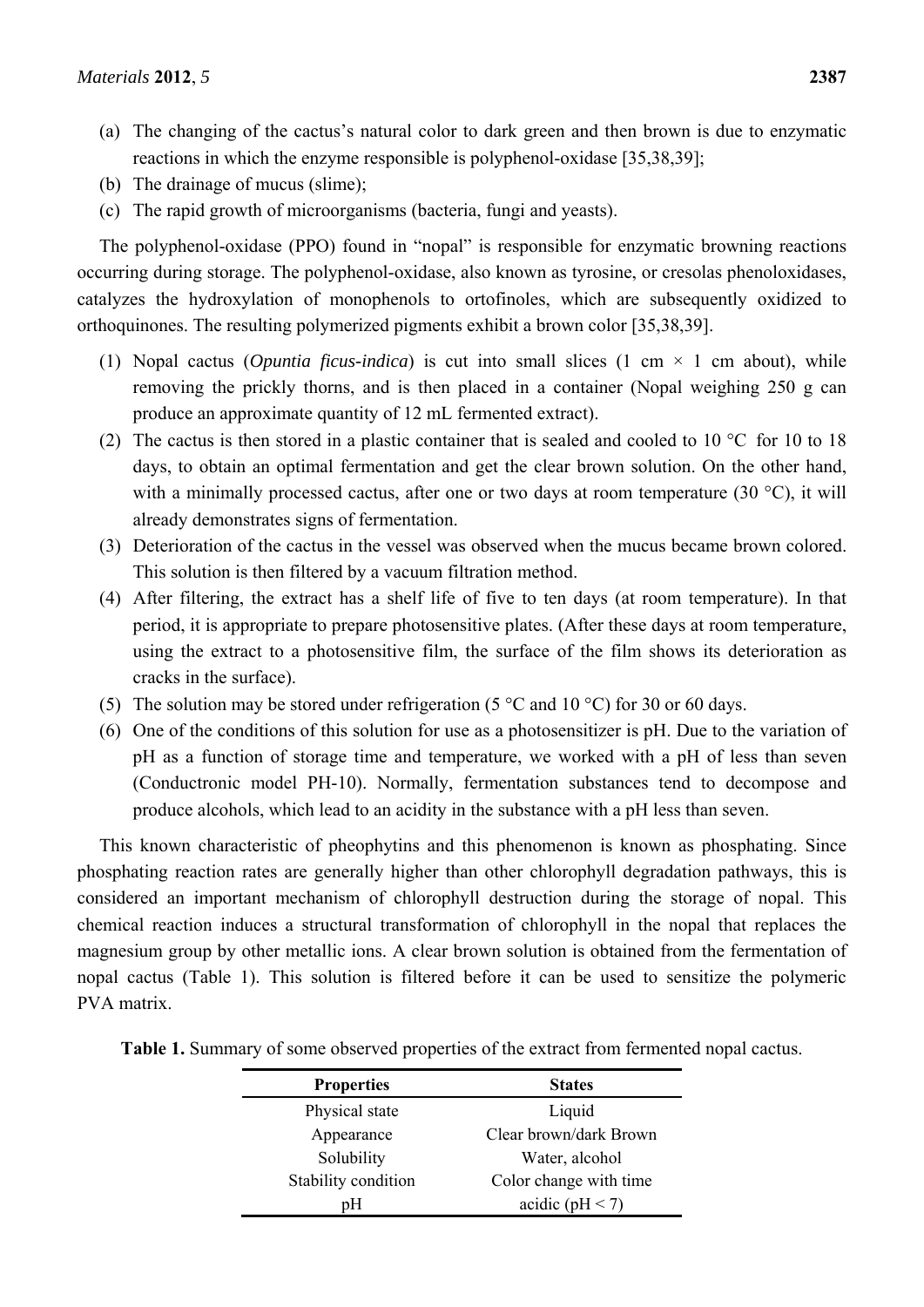#### *3.2. Photopolymer Layer Preparations*

Our use of PVA as a matrix to contain the fermented cactus extract is suitable due to its high hygroscopic capacity. PVA is also easy to mix with the fermented mucilage. Polyvinyl alcohol (Baker<sup>®</sup>) is partially hydrolyzed (87.0%–89.0%), with a viscosity of 4% aqueous, and the alcohol has a powdered form.

The technique for making photosensitive layers with PVA and nopal cactus extract can be summarized in five processes:

- (1) The entire mixture is obtained at room conditions in the laboratory, with the average temperature of 20 °C; and a relative humidity of about 40%.
- (2) Polyvinyl alcohol (Baker®) was prepared in a 12% solution with distilled water at a temperature of 85 °C.
- (3) PVA (Baker<sup>®</sup>) is mixed with nopal cactus extract in a proportion of 2.5 mL and 0.8 mL (32%). This proportion was found to be the optimum value during the experiments.
- (4) The PVA layers doped with nopal cactus extract were prepared by pouring a small amount of the solution onto a glass slide by gravity technique. After 24 hours of storage in complete darkness under normal laboratory conditions (room temperature 20 °C, relative humidity 40%) the samples are dried.
- (5) The dry film having 40  $\mu$ m thickness, with a extract (nopal) concentration at (32% V/V), by pouring 0.5 mL of solution on a substrate area of 9 cm<sup>2</sup>. This was measured with a digital micrometer (Mitutoyo Corporation® Model IP65). The thickness of the photosensitive film may be modified by varying the amount of solution poured onto a certain area on the substrate surface.

#### *3.3. Absorption UV-Visible Spectrum*

Films were prepared for holographic recording using the PVA polymer matrix and the resulting solution from the nopal cactus as a photosensitizer. We determined the wavelength corresponding to the maximum absorption for the mixture of PVA plus the photosensitizer solution using a spectrophotometer (Hp model 8453). Figure 2 shows the absorption UV-Visible spectrum for the mixed saturated solution of PVA (12%) with photosensitizer (extract at 100%).

The proportions shown below refer to the amount of PVA solution that was prepared (12%), and which always remains constant. More the amount of cactus extract at 100%, this would correspond to the ratio (1:1). The other proportions represent the addition of distilled water to ratio (1:1) to obtain 50% (V/V) and 75% (V/V).

Photosensitizer concentrations were varied, without dilution (proportion 1:1, blue line), 50% diluted (red line), and 75% diluted (black line). The PVA polymer matrix was prepared. Figure 2 shows that the absorbance increases more rapidly at shorter wavelengths than in the longest wavelengths, when the concentration increases. As also shown in Figure 2, the wavelength response is more suitable for working in the near UV region, and between 400 nm and 700 nm which corresponds to the visible region.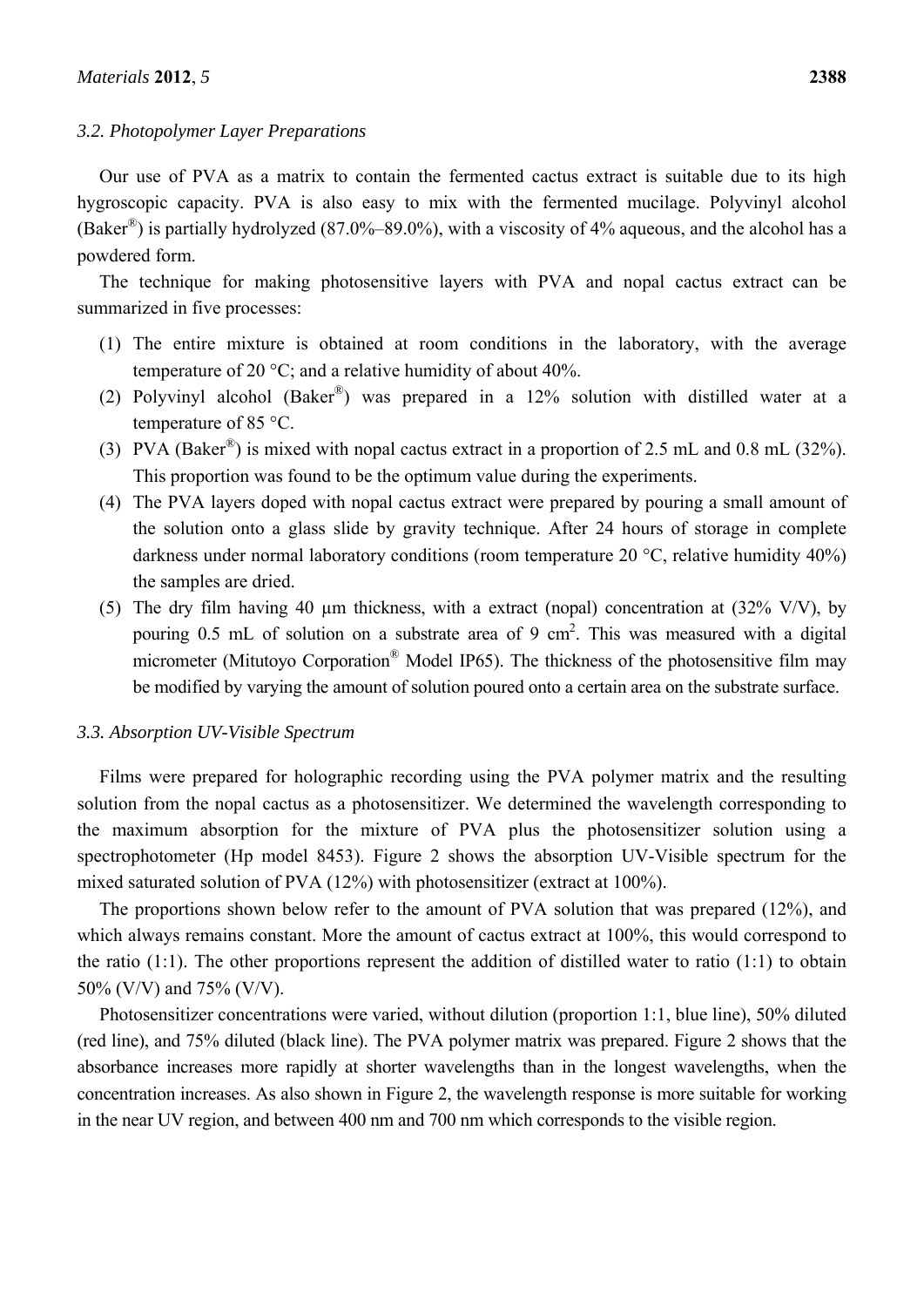**Figure 2.** Absorbance UV-Visible spectrum of the photosensitizer mixed with PVA at three different concentrations, without dilution (blue), 50% diluted (red), and 75% diluted (black).



The absorbance of the photosensitive film in Figure 2 shows larger values of absorbance in the UV region. A point of note is that by varying the concentrations between the extract of nopal and PVA, the absorbance values in the visible spectrum begin to increase, thereby giving the photosensitive material the ability to record holograms in other wavelengths. For example, the proportion 75% (dark line) can work optimally in the 220 nm line. However, 100% (blue line) can work optimally from 220 nm to 340 nm. We work with a He-Cd laser at 442 nm, showing an increase in absorbance by a factor of three times (see Figure 3), due to changes in concentration that correspond to four times, with respect to the initial ratio (1:1). This concentration (75%) is the most optimal of these graphs (Figure 2) for photosensitive films, and recording holographic diffraction gratings.

All samples were worked with the same thickness 40 μm, which is determined by the amount of substance poured on a given surface area of the substrate used.

# *3.4. UV-Visible Details Analysis*

Derivatives of the constituents from the nopal cactus mucilage and chlorophyll degradation are usually determined through analysis of the UV-visible region.

The graph in Figure 3 shows an atypical behavior of chlorophylls, with respect to other works reported, due to the high content of metallic minerals in the cactus extract [32,37]. However, small changes in absorbance in the region Q, in the valleys at 618 nm and 657 nm, show an activity of this phenomenon, which, in this case, is derived from the decomposition of chlorophyll. The extract contained minerals, as described in Section 2.4; some minerals can form pheophytins from the iron and zinc. What catches one's attention is the position of the edges of these valleys: 622 nm, 652, 660 are very close to the values reported of phaeophytins typical of iron [50,51]. The 622 nm region corresponds to Fe-pheophytin and the 652 nm region corresponds to pheophytins. The 660 nm region corresponds to chlorophyll in the Q region (absorption band red spectral regions) from the UV-visible spectrum [52–54]. These small changes of absorption peaks in the Q region between 600 nm and 700 nm indicate the presence of  $Fe^{2+}$  ions.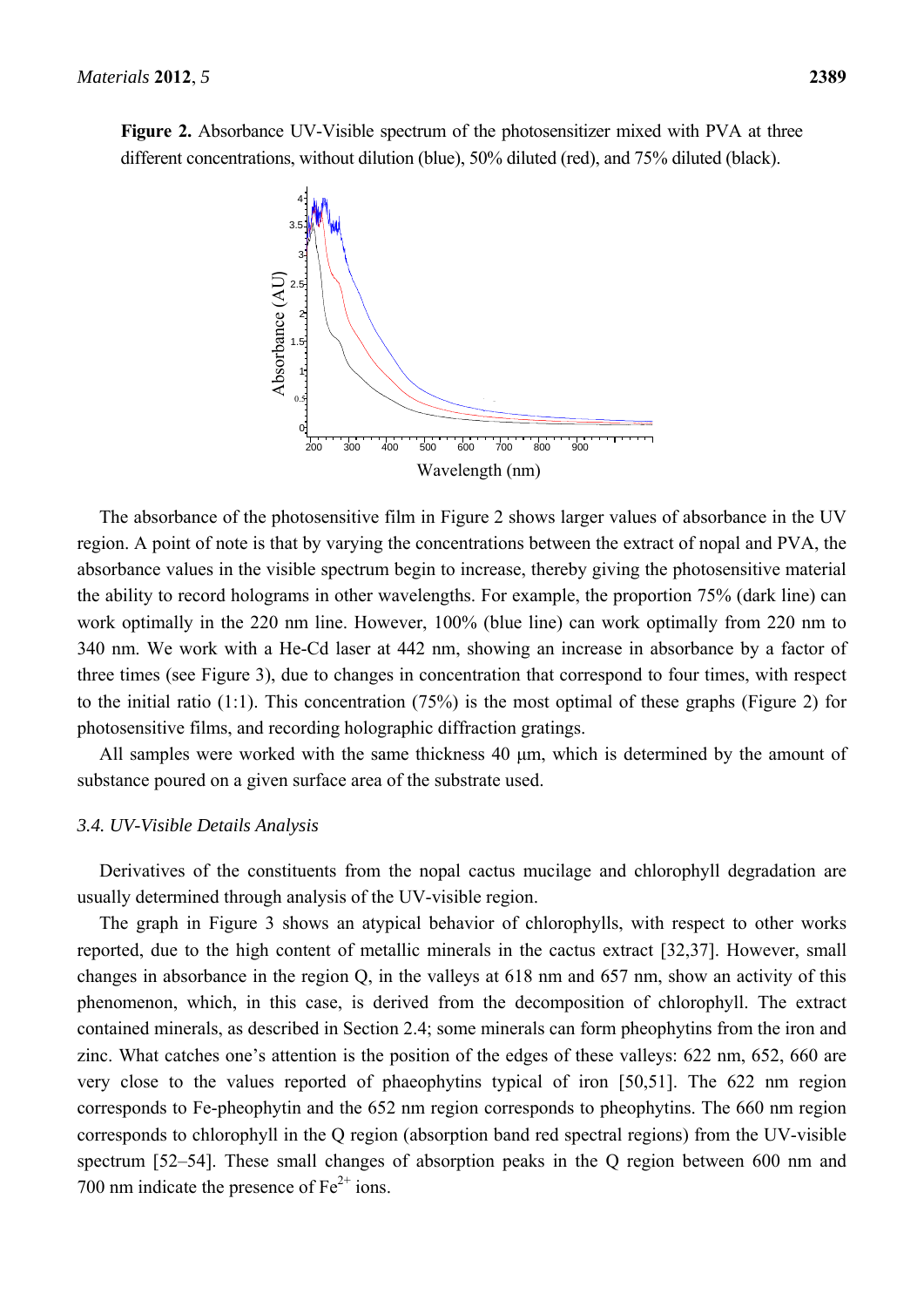

The importance of this result shown in Figure 3 is the detection of  $Fe^{2+}$  ions, by analyzing absorption UV-Visible spectrum. Small changes in amplitude as shown in the absorbance spectrum in the region Q, are primarily due to the amount of biomass reactions involved in the extract of the fermented material, which form the pheophytins, supplied by  $Fe^{2+}$  ions. In other words, reactions which generate a substitution of chlorophyll core of the Mg++, by a metal Fe++ ion, form a photosensitive substance. It is also expected that many Fe++ ions failed to form pheophytins, and other reactions were derived by resonant given the  $Fe^{2+}$  ions. In fermented extract biomass, there are a number of free hydroxyl ions, molecules from water, carbohydrates, sugars, alcohols, metal ions where some can make an oxidation transition of  $Fe++$  to  $Fe++$  [55–59]. With all of these combinations of; pheophytins, due to their amplitude values expressed in Figure 3, it is understood that the conversion of pheophytins is not efficient. That is, in the process of photosensitization of the material, there are more mechanisms that stimulate this phenomenon involved.

It is known that the nopal has the mineral composition of phosphorus, manganese, iron, zinc, magnesium, calcium, potassium, sodium [32,37]. A peculiarity of iron ion Fe++ (ferrous), is its ability to blend; it regularly combines with ions from bromide, chloride, oxide, carbonate, hydroxide, nitrate, phosphate, sulfate or dichromate [55,59]. Also generated as a result of the fermentation, are alcohols, acids, and sugars, which stimulate the production of hydroxides (OH) that promote the oxidation of Fe++ ion that then becomes Fe+++ (ferric) [55–59]. With respect to Table 2, the values are very small because of the small amount of Fe in the fermented biomass extract. Also, the minerals can interact among themselves, forming ionic groups [55,59]. It is understood that in the extract there is a complex group of minerals, which interact with the organic compounds, leading to greater photosensitivity.

The ratio is appropriate, given that its photosensitivity is very good, and because we can obtain excellent diffraction gratings with high diffraction efficiency.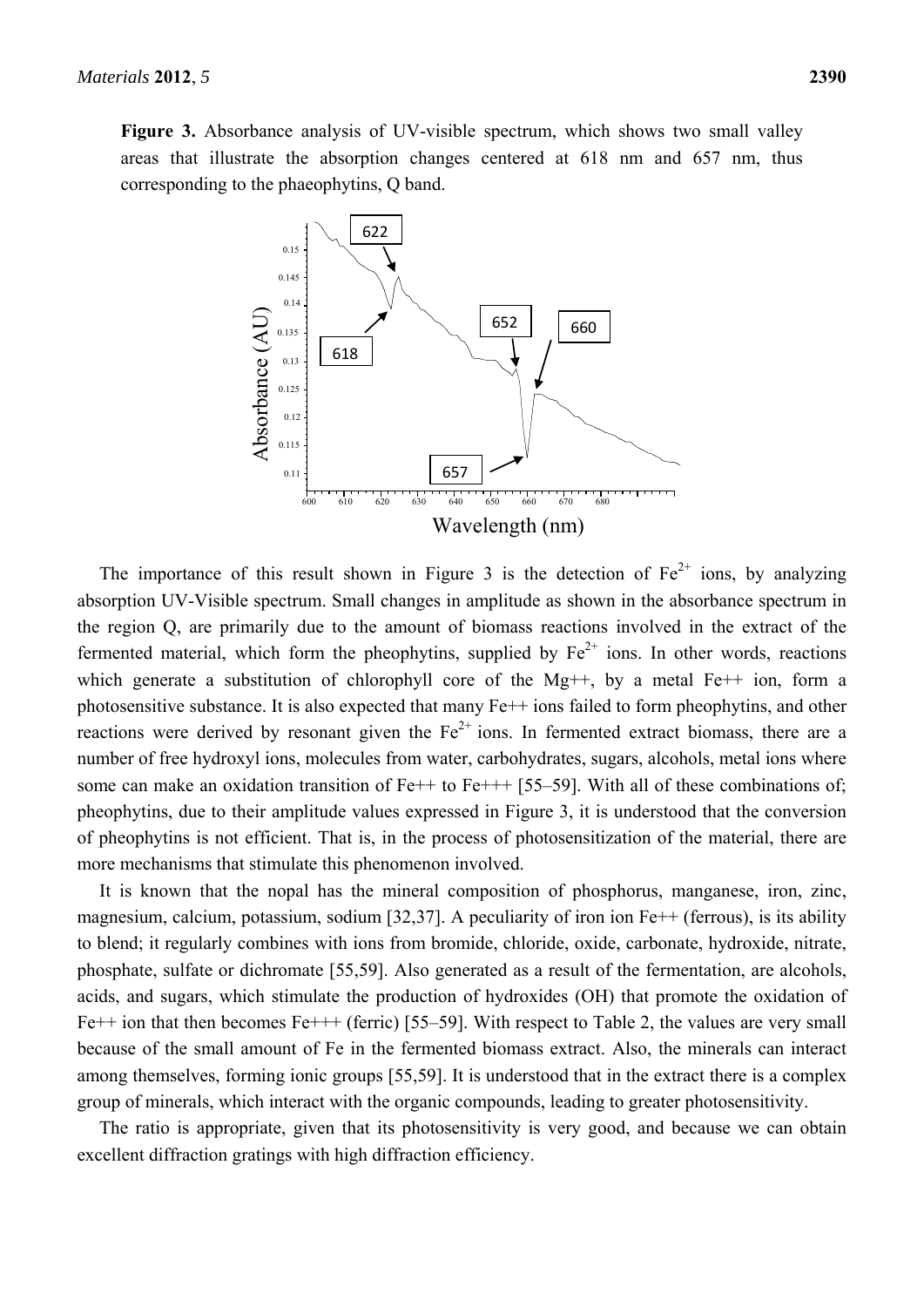| Peaks $(nm)$ Q band | Abs(AU) | Localization of the Pheophytins |
|---------------------|---------|---------------------------------|
| $622.0 \text{ nm}$  | 0.142   | Fe-pheophytin                   |
| $652.0 \text{ nm}$  | 0.125   | Pheophytins                     |
| $660.0 \text{ nm}$  | 0.121   | Chlorophyll                     |

**Table 2.** Pheophytins in the visible zone Q band.

In regards to other commercial materials, the cactus extract is competitive in the diffraction efficiency parameter. However, the stability and lifetime of the film still has limitations. Slavich commercial films with fine grain emulsions: VRP-M (green) and PFG-01 (red) show a diffraction efficiency greater than 45% using aqueous developers with chemicals to make them highly efficient. [60]. Fujifilm F-HL-10 is a panchromatic photosensitive emulsion with a diffraction efficiency of 45%, using a developing process [61]. On the other hand, the most advanced commercial holographic film on the market is Litiholo, based on a polymeric film RRT20, which has a diffraction efficiency of 99% and has the property of self-developing [62].

#### *3.5. IR Analysis*

An IR spectroscopic study is essential for determining the vibrational states of molecular structures that form in the compounds or emulsions [63]. Figure 4 shows the infrared spectrum of the extract from the nopal mixture with PVA in liquid form. With a proportion of 2.5 mL and 0.8 mL. The dry film is similar to that used for recording holographic gratings having the same 40 µm thickness and solution concentration (32%).

**Figure 4.** The vibrational behavior of the molecular structures that form the fermented extract nopal with the PVA through an IR analysis.



Figure 4 shows the infrared spectrum of the fermented nopal extract mixed with PVA, obtained with a Digilab-Scimitar<sup>®</sup> infrared spectrophotometer. Where is observed transmittance spectrum weighted (%) of organic compounds derived from the process of decomposition of chlorophyll and mucilage nopal cactus (*Opuntia ficus-indica*). All samples were manipulated in quartz containers, in order to obtain a vibrational spectrum, undisturbed by the vibrational links of the container. The infrared spectrum was obtained from a sample, with proportion of 2.5 mL and 0.8 mL (32%) using a liquid sample with the content of fermented extract. In Figure 4, we can see that the main organic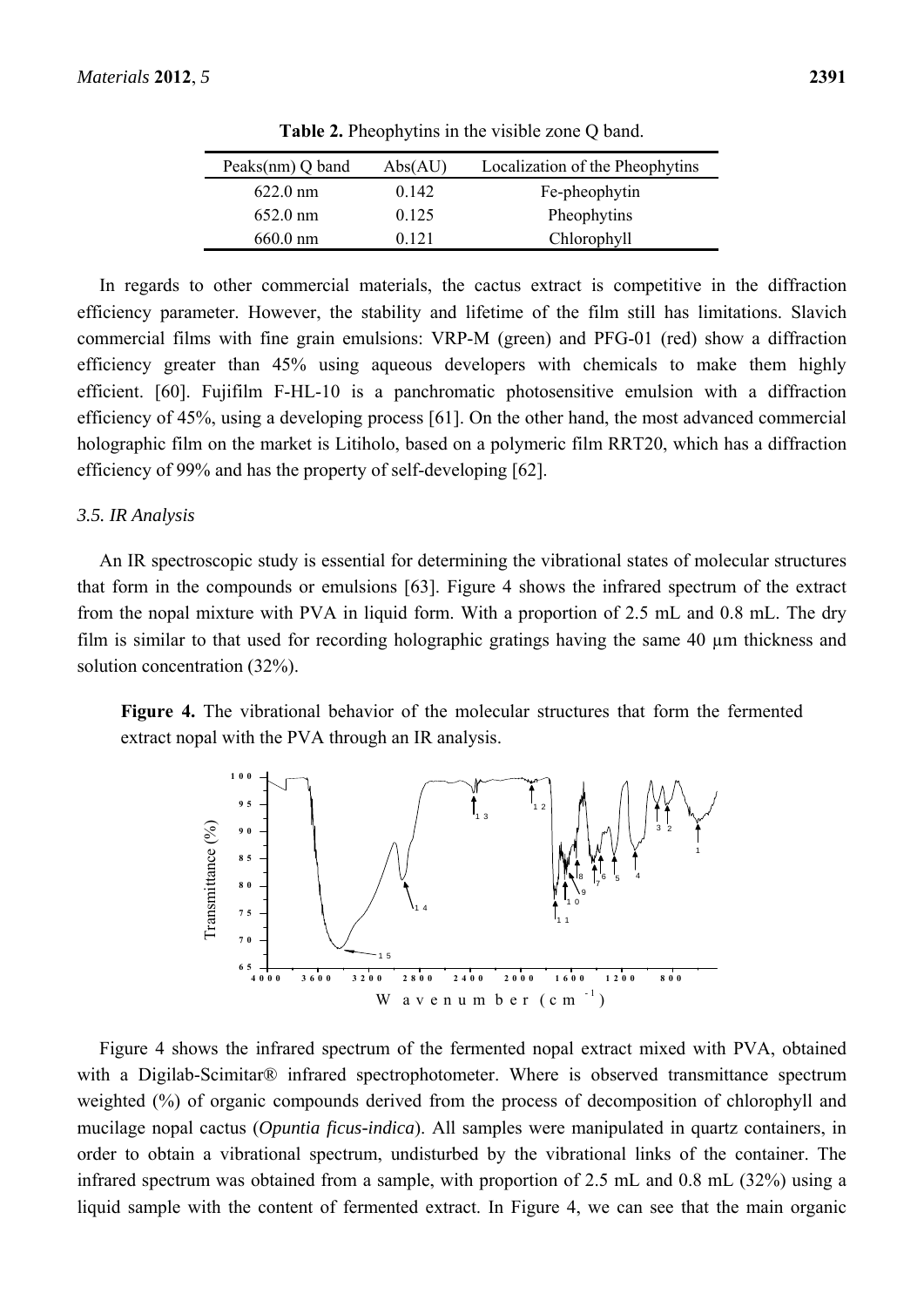compounds resonate at certain localized frequencies. Table 3 shows the most important elements of this vibrational spectrum corresponding to the organic compounds. The infrared spectrum presents a profile similar to previous work reported with water-soluble hemicellulosic fractions [64] and biomass derivatives from pine pellets [65].

Table 3 shows the IR spectra of a dry film of organic compounds derived from the process of decomposition of chlorophyll and the mucilage of nopal cactus. The hydroxyl group and ether signals (C-O-C) in sugar units are strongly absorbed at 3448, 2939, 1911, and 1099  $\text{cm}^{-1}$ . The bands at 2374, 1618, and 1560 cm<sup>−</sup><sup>1</sup> correspond to compounds derived from the degradation of chlorophyll by fermentation. In this case, it is common to observe some structures containing nitrogen such as amines and some amino acid residues.

| #              | Vibrational bands $(cm^{-1})$ | Probable Links                                     |  |
|----------------|-------------------------------|----------------------------------------------------|--|
| 15             | 3448                          | N-H Amine, O-H Alcohol                             |  |
| 14             | 2939                          | O-H Carboxylic Acid, N-H Amine, C-H Alkane         |  |
| 13             | 2374                          | N-H Amine                                          |  |
| 12             | 1911                          | C=C=C Alkene, \C=C/ Benzene ring, C=O Anhydride    |  |
| 11             | 1735                          | C=O Carboxylic Acid, C=O Ester, C=O Carbonyl,      |  |
|                |                               | $\C = C /$ Benzene ring                            |  |
| 10             | 1654                          | C=C Alkene, C-C Alkane acyclic                     |  |
| 9              | 1637                          | C=C Alkene, N-H Amine, C-C Alkane monosubstituted  |  |
| 8              | 1618                          | N-H Amine, C=O Amino Acid zwitterions              |  |
| $\overline{7}$ | 1560                          | C=O Amino Acid, N-H Amine, $\C = C /$ Benzene ring |  |
| 6              | 1419                          | C-H Alkane, N-O Nitro aliphatic                    |  |
| 5              | 1263                          | C-O Carboxylic Acid, C=O Ester, C-H Alkane methyl  |  |
| 4              | 1099                          | C-O Alcohol, C-F Alkaly Halide, C-N Amine          |  |
| 3              | 921                           | =C-H Alkene, Benzene ring meta-disubstituted       |  |
| $\overline{2}$ | 854                           | =C-H Alkene, Benzene ring para-disubstituted       |  |
|                | 605                           | C-Cl Alkyl Halide, C-Br Alkyl Halide               |  |

**Table 3.** Organic elements produced by the fermentation of chlorophyll and mucilage, which were detected by their specific vibrational effects.

Bands between 1263 and 1099  $cm^{-1}$  are typical of arabinoxylans, due to the presence of the arabinosyl side-chains in the spectrum of holocellulose. The bands at 1654, 1419, and 1263 cm<sup>-1</sup> in hemicellulose spectrum (spectrum a) originate from wagging vibrations of the carboxylate anion, methyl C-H, and carbonyl absorbance in pectic substances. These signatures confirm the hemicellulosic with pectic polysaccharide content, which corresponds to the results obtained from sugar and alcohol analysis.

Absorption at 1637 cm<sup>-1</sup> in the spectrum of holocellulose usually has a strong affinity for water. In the solid state these macromolecules may have disordered structures that are easily hydrated. The small band at 1735 cm<sup>-1</sup> in holocellulose is due to the acetyl, uronic, and ferulic ester groups of the polysaccharides. Bands between 1419 and 1099 cm<sup>-1</sup> represent C-H and C-O stretching and CH or OH bending in polysaccharides. The bands from 921 to 854  $cm^{-1}$  are holocellulose which is due to the C-1 group frequency or ring frequency characteristic of glycosidic linkages between the sugar units. The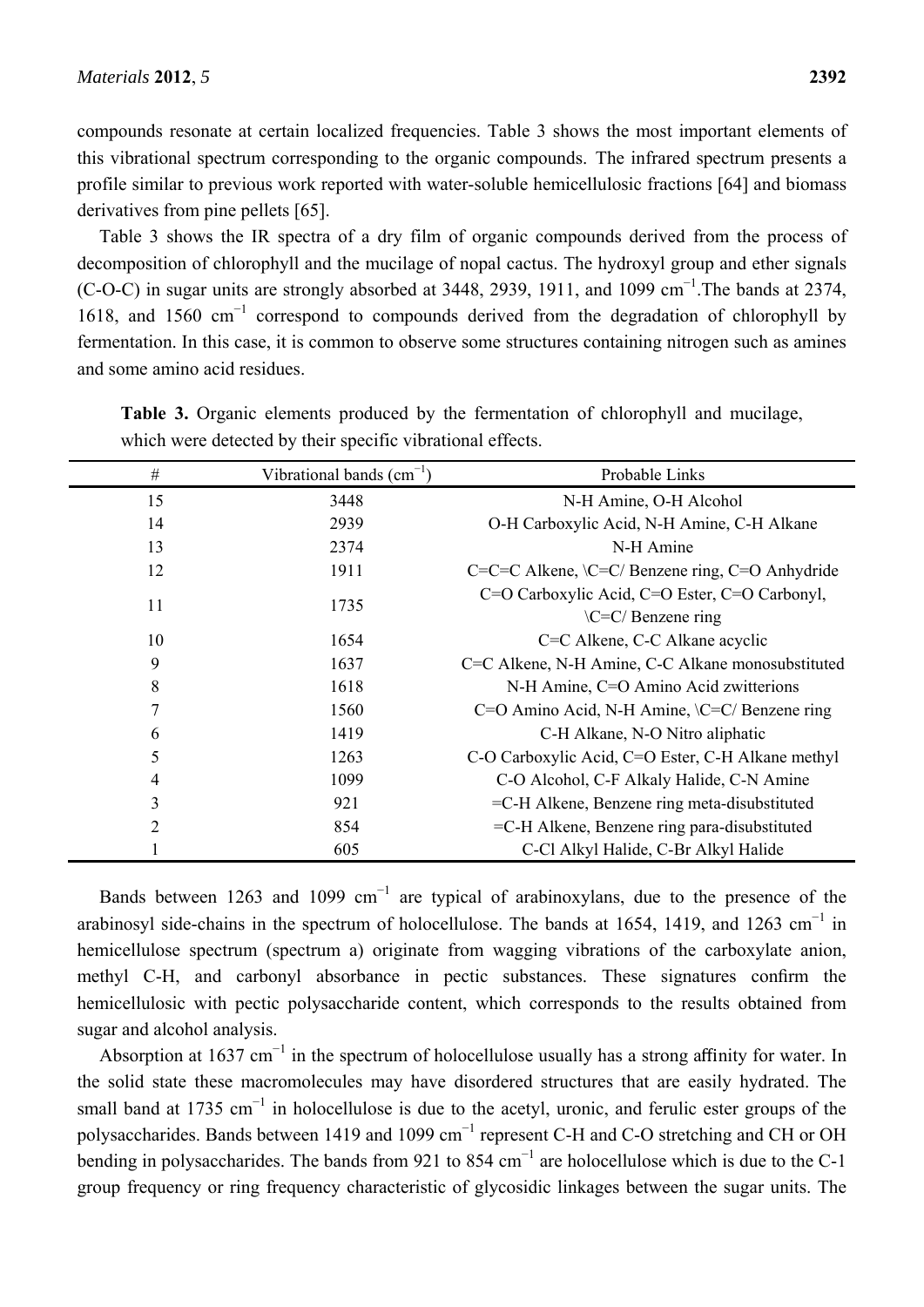band at 605 cm<sup>-1</sup> is derived from a process of degradation of chlorophyll as some halides, alkali and bromides.

The fermented extract combined with the PVA in laboratory conditions, thermally stable (20 °C) (relaxation time after 24 hours of storage, to perform measurements, and these measurements can be repeatable), which is represented in the IR spectrum of Figure 4. Depending on the environmental conditions of humidity and temperature occurs, an aging process of the photosensitive film (oxidation). This is due to the hydrophilic character of PVA.

#### *3.6. Recording Process*

Holographic diffraction gratings are recorded by placing the PVA and nopal cactus extract layer in an experimental setup. The optical setup for the holographic register is shown in Figure 5. We used a He-Cd laser at 442 nm (Ominichrome® Series 56) for holographic recording with an output power up to 6 mW. The beam incident on the holographic material is linearly polarized. We fixed polarization using a linear polarizer on the laser output (polarization S). Both arms A and B are linearly polarized and have geometric symmetry (Where they form an isosceles triangle ABP). The main beam splits into two arms using a beam splitter prism. The angle formed between both arms is θ. The incident power is split equally between both arms. The two beams impinge at a point (interference zone) where an interference pattern forms. The power at this point is around  $4.80 \times 10^{-3}$  W/cm<sup>2</sup>. Holographic diffraction gratings are recorded, under normal laboratory conditions (room temperature 20 °C, relative humidity 40%).

**Figure 5.** Experimental setup of symmetrical arms for the recording of holographic gratings. The recording beam wavelength was  $\lambda = 442$ nm [44].



This symmetry allows us to vary the distance Z between the interference zone and point P in order to obtain the diffraction patterns in Figure 6 and diffraction efficiency in Figure 7. Measurements were taken at several positions in order to have various angles leading to multiple frequencies for holographic gratings that are required to obtain the module transfer function (MTF) parameter shown in Figure 8, which is composed of 11 measurements. The size of the interference zone can be changed if we place a collimator before the prism system, working within an interference area of approximately 5 mm in diameter. Holographic gratings were recorded (646 l/mm, with a recording angle θ = 16.4 °) at different exposure times in Figure 7, which were reconstructed by a He-Ne laser (632. 8 nm).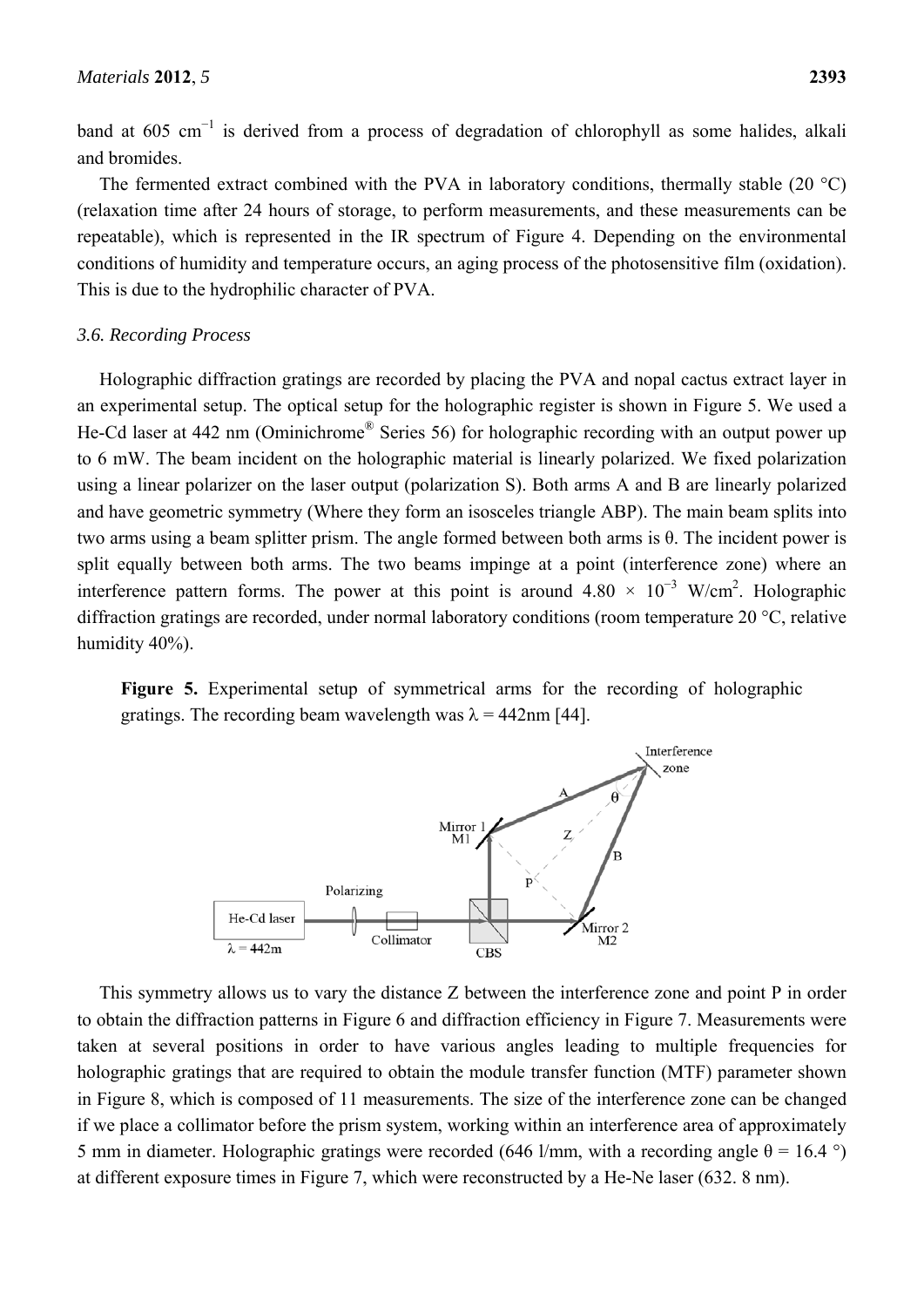#### *3.7. Experimental Results*

In this section are still doing studies and characterization of thickness and frequency of the diffraction grating, that soon we will send. But need the fermented extract reaches its maturity, to build diffraction gratings with different thicknesses and concentrations.

Figure 6 shows the optical reconstruction using a He-Ne laser at  $\lambda = 632$  nm of the diffraction pattern of a sinusoidal grating obtained by holographic techniques. The orders 1+ and 1− have the same intensity of about 30%, slightly more than that zero order. However, diffraction efficiency is higher ( $\sim$ 32.3%) at Bragg angles of the order 1+ or 1−.

**Figure 6.** Optical reconstruction of the diffraction pattern from a holographic grating built from Figure 5.



The optical reconstruction was carried out directly without an expander laser beam. The laser beam is incident normally to the surface of the holographic grating. The intensity of the diffracted beams is then measured to first order. This value is divided by the incident laser beam intensity. In order to obtain the diffraction efficiency to first order, this quotient is multiplied by 100. To obtain and determine which diffraction regime, if it is Bragg or Ramman-Nath, the gratings is rotated from right to left to obtain the maximum efficiency of a diffracted order can be 1+ or 1−, at this angle is where it meets the regime type.

Experimental observations to determine the diffraction efficiency of PVA with nopal extract, for a dry film, using Kogelnik´s coupled wave theory Equation (1) [66].

$$
\eta = \sin\left[\frac{\pi d \Delta n}{\lambda \cos(\beta)}\right]^2 \tag{1}
$$

where  $\eta$  is the diffraction efficiency of gratings recorded in PVA with nopal extract;  $\lambda$  is wavelength of reading; d the thickness of sample;  $\beta$  is readout angle inside photomaterial; and  $\Delta n$  is the refractive index changes.

The angle  $\beta$  is important, in photosensitive materials with substantial thickness. Because determines a preferred angle for maximum diffraction efficiency. In our case in Figure 6, the grating is reconstructed at normal incidence, thus the angle β has a value of zero. Then by rotating the grating from left to right, is located the preferred value of the angle β, and we obtain the Bragg angle. If only one of the diffracted orders significantly increases its intensity. Or determine whether it corresponds to Raman-Nath regime, if more orders of diffraction appear, or if the diffracted intensity is distributed among the other orders.

The material has a hybrid behavior, *i.e,*, has an amplitude modulation component (darkens the area irradiated with 442 nm, and the film shows a dark brown, depending on the nopal extract concentration), and phase modulation component (the material developed self, and by the thickness of the film). The diffraction gratings constructed holographically, were reconstructed using a readout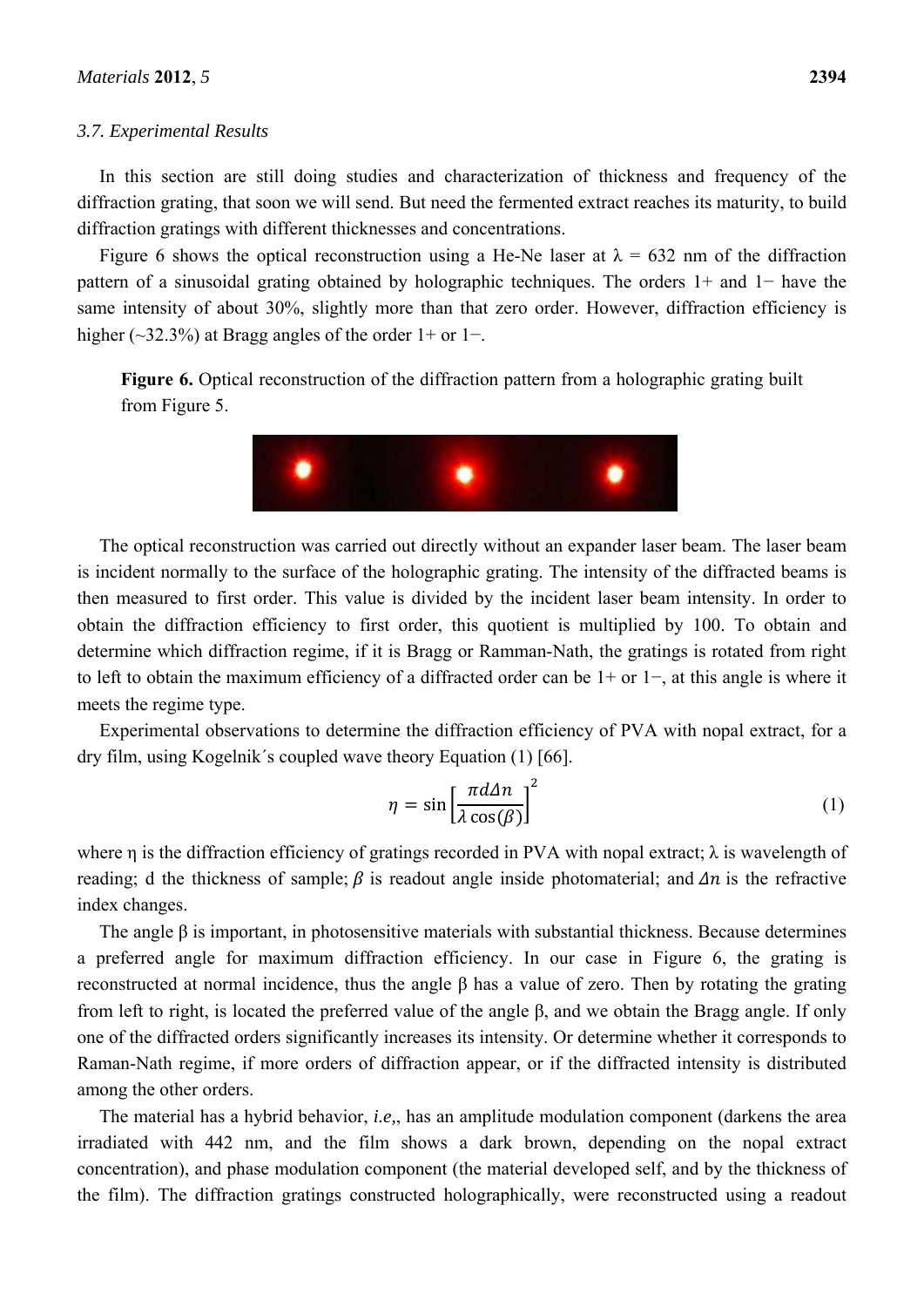beam with a zero angle (normal incidence) Figure 6. The intensities of the two beams are overlapped to form the interference zone were the same, to obtain a profile "sinusoidal". An important point is that we reconstruct the holographic gratings with He-Ne laser, because this wavelength has an absorbance less than 1%. Following Kogelnik's theory [66] and Klein-Cook criterion, which is based on sample thickness and the grating period, to determine if the system Raman-Nath or Bragg diffraction [67]. We observe that meets both regimes.

The diffraction grating shown in figure 5 has a thickness of 40 μm, and with spatial frequency of 646 lines/mm. we reconstruct the holographic grating at normal incidence where the orders are +1 and −1, with high diffraction efficiency, which does not correspond to a profile "sine". Normally in these profiles zero order is much larger than the +1 and −1 diffracted orders, which would comply with the Raman-Nath regime [67]. In our case we note that the central order competes in energy with respect to the +1 and −1 diffracted orders, which fulfills the Bragg regime [66,67].

However, it is not necessary to know the thickness in order to determine which regime is operative [68].

# *3.8. Energy and MTF*

During the experiments a grating structure was recorded at various exposure times and from these results the diffraction efficiency average was calculated.

In Figure 7 the diffraction efficiency is plotted as a function of energy. The diffraction efficiency from each holographic grating array is characterized by taking the average of the two first orders of diffraction.

Figure 7. The experimental diffraction efficiency, with respect to recording energy from holographic gratings measured at the Bragg angle.



The diffraction efficiency from Figure 7 corresponds to gratings recorded into a layer prepared with 2.5 mL and 0.8 mL. (PVA/nopal extract) solution, which was found to be the optimum proportion (32%).

Furthermore, it is possible to observe the variation of the diffraction efficiency as a function of energy. As seen in Figure 7, the maximum diffraction efficiency of holographic gratings obtained with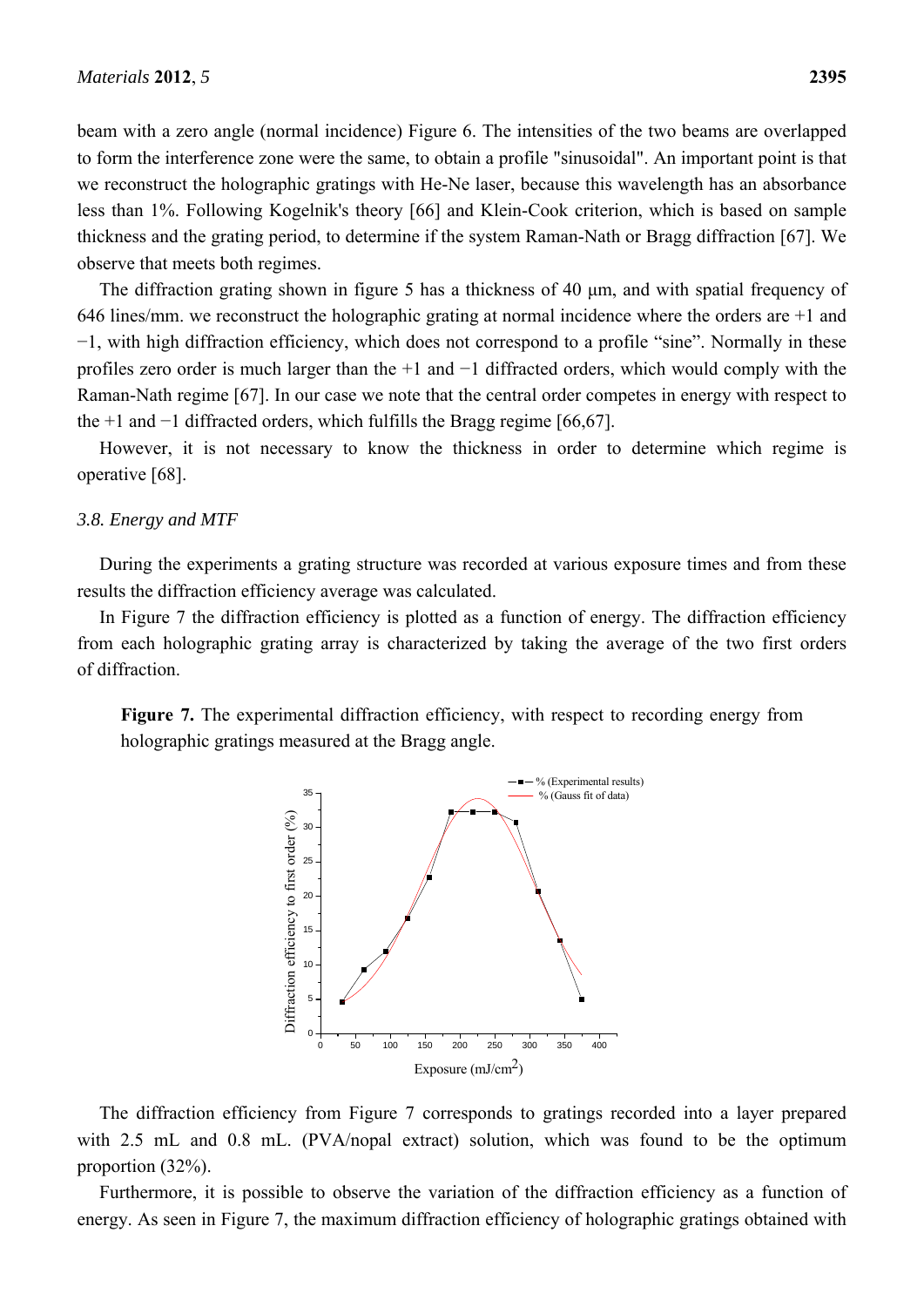this material was 32.3% with exposure energy of the order of 223 mJ/cm<sup>2</sup>. These results were measured at the Bragg angle. The diffraction efficiency was measured with a He-Ne laser at 632 nm, externally by transmission. With this wavelength, the transmission loss effects are negligible, because the amplitude of absorbance of the material with the concentration and thickness is approximately 0.135 (AU).

This distribution of the diffraction efficiency with respect to energy is typical of photosensitive Fe++ ion-based materials, where a distribution slightly skewed to the left is observe. The form of this distribution is retained, and can be obtained in several ways. Plotting, diffraction efficiency *vs.* exposure energy, or diffraction efficiency *vs.* exposure time [42,43]. We adjust this distribution with a Gaussian function for splines techniques,with the sole purpose of better visualizing the distribution and behavior of the experimental points obtained in measurements.

This material has the ability to record the information, and amplify the latent image without using a wet developed process; the material has the property of self-developing. Figure 7 shows the dynamic evolution of the recorded material as a function of exposure energy, given the optimal value of diffraction efficiency at 225 mJ/cm<sup>2</sup>. The exposure times depend on the registry laser output power, so it is more generally plotted with the exposure energy used.

Figure 8 was obtained by making various measurements through several positions in order to achieve various angles that in turn lead to multiple frequencies for holographic gratings, necessary for obtaining the MTF parameter. Up to 11 measurements were made for these graphs [69,70].

**Figure 8.** Behavior of a photosensitive polymer based on the nopal cactus extract, as a function of the spatial frequency of the holographic gratings recorded at three different concentrations.



Figure 8 corresponds to the diffraction efficiency of the holographic gratings constructed in the arrangement shown in Figure 5 with 11 diffraction gratings for each concentration measurement. The concentration ratios of the solutions obtained from the nopal extract were: 2.5 mL PVA + 0.8 mL extract (32%), 2.5 mL PVA + 1.5 mL extract (60%), and 2.5 mL PVA + 2.5 mL extract (100%), while maintaining constant PVA solution. The points obtained from experimental diffraction gratings,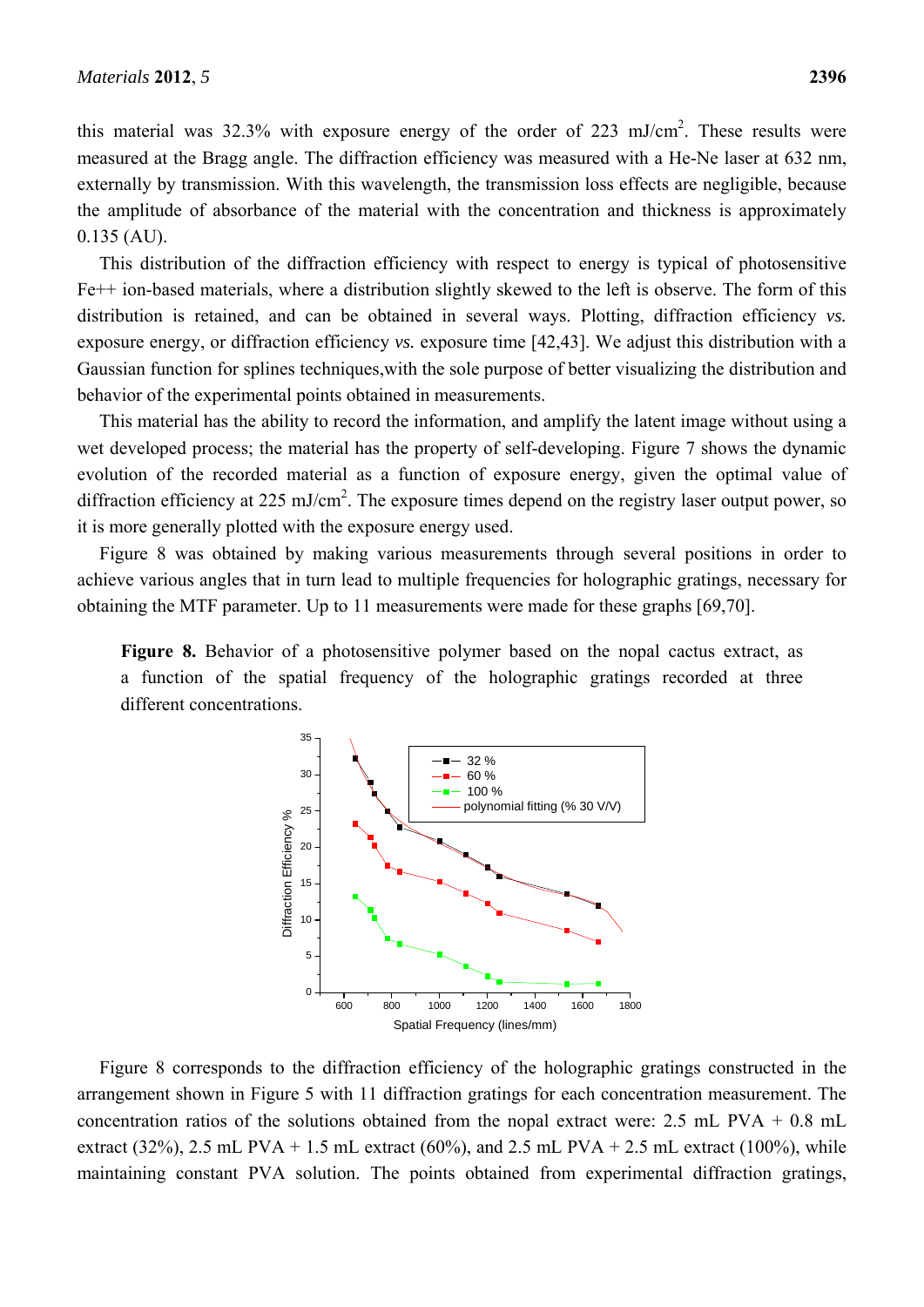resulting from a concentration of 32%, were adjusted by the technique of splines with the only purpose of better visualizing the distribution of the points in Figure 8.

Table 4 shows the proportions of the substances that were used to record holographic gratings, observing a change in thickness due to the densities of the mixed materials. The concentrations of solution (PVA + nopal extract) determines the optical transparency of the film. When the film has more extract of nopal, the film will become darker (dark brown), reducing the diffraction efficiency of the order of 14.0% or less.

| <b>PVA</b><br>$(mL \pm 0.05)$ | <b>Cactus Extract</b><br>$(mL \pm 0.05)$ | $\%$ V/V | <b>Solution</b><br>on 9 $(cm2)$ | Thickness<br>Physical ( $\mu$ m $\pm$ 0.5) |
|-------------------------------|------------------------------------------|----------|---------------------------------|--------------------------------------------|
| 2.5                           | 2.5                                      | $100\%$  | $0.5$ mL                        | 45                                         |
| 2.5                           | 1.5                                      | 60%      | $0.5$ mL                        | 43                                         |
| 2.5                           | 08                                       | 32%      | $0.5$ mL                        | 40                                         |

**Table 4.** Concentration ratios.

As seen in Figure 8, the most suitable concentration was 32%, due to the maximum value of diffraction efficiency. In all curves, there is a reduction in the diffraction efficiency of the holographic gratings, as a function of the spatial frequency of the diffraction gratings. Holograms recorded with this material can have a lifespan of several months, depending on environmental conditions. The value of the diffraction efficiency of holograms decreases with time due to the natural aging process of the material. However, if the material is protected, its lifespan is much greater. The holograms can be protected with a glass surface, acetate, wood varnish, nail varnish, or epoxies. Such material has no ability to erase and rewrite information, such as the commonly used photorefractive crystals. In this case, the holograms are self-developing.

#### **4. Conclusions**

The extract of fermented nopal cactus mixed with PVA has been shown to be an excellent material for building transmission holographic gratings. Temperature has an important role in the decomposition rates of chlorophyll and mucilage, through pheophytins reactions. The substitution of Mg atoms by the ion  $Fe ++$  is highly likely in most nuclei of the chlorophyll, which results in the dark brown color from the chlorophyll fermented mucilage. The photosensitivity as shown in Figure 7 has a typical profile. Several studies have written holograms with Fe (III), which makes a transition to Fe (II) for recording an image. Another important indication of the presence of  $Fe ++$  is the analysis of the UV-visible spectrum of the material. Here, two transition regions exist, as shown in Figure 3, demonstrating the presence of Fe-pheophytin, together with a mixture of combinations of many other mineral ions responsible for the photosensitivity of the material. The infrared spectrum shows the vibrational response of the molecules involved in the fermentation of chlorophyll and mucilage. The products indicate that a certain percentage of chlorophyll contained in this material has been altered by natural processes of fermentation through sugars and alcohols. The fermented extract is represented in the IR spectrum of Figure 4. Then, the PVA film with the fermented extract is dried. However, the extract is strongly affected by the environmental conditions of humidity and temperature, which determine the speed of the aging process of the photosensitive film (oxidation).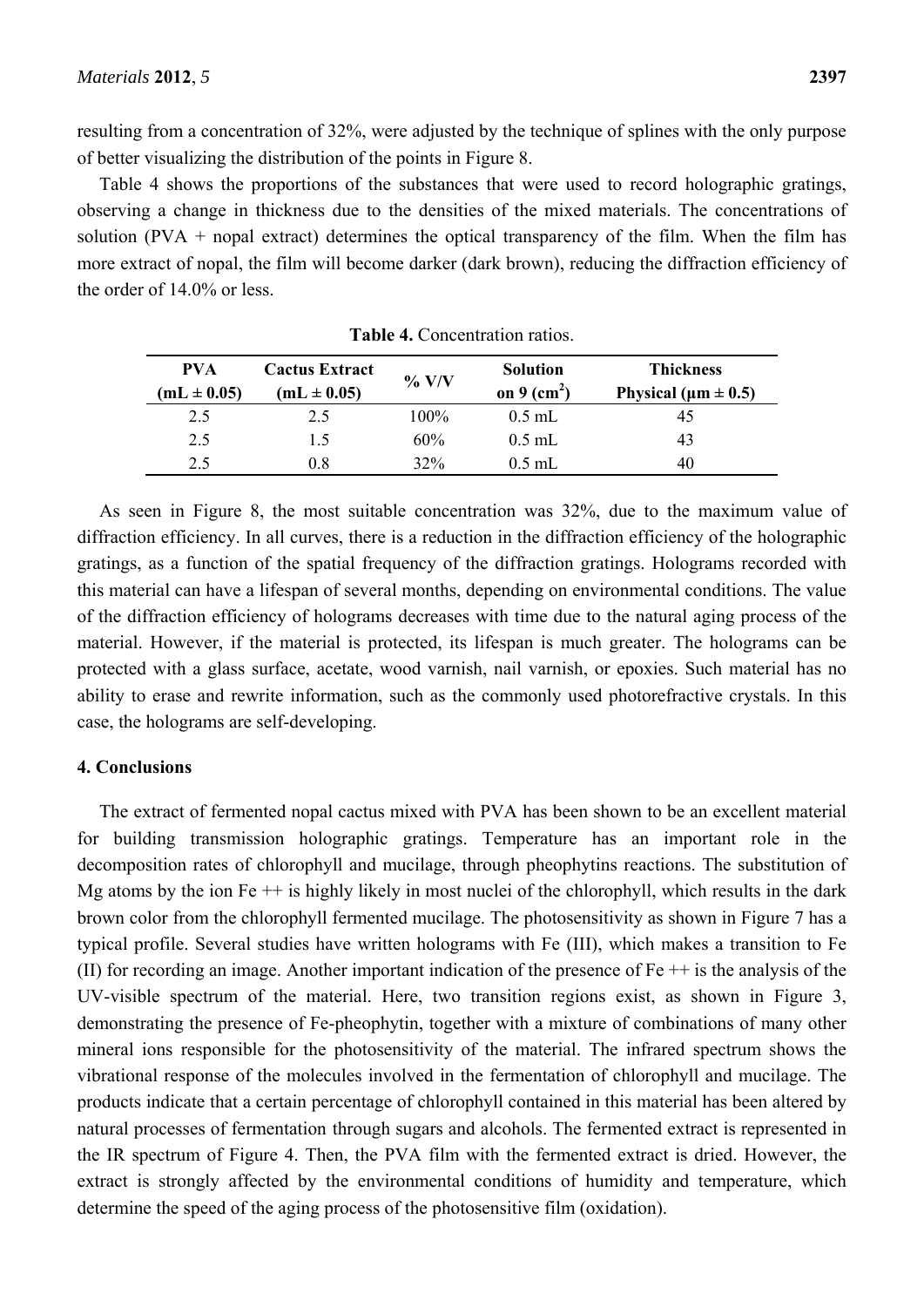All these attributes make this self-developing material promising for recording a holographic image. Figure 7 shows the dynamic evolution of the recorded material as a function of exposure energy. Photosensitive material based on this extract behaves well, under normal laboratory conditions (room temperature 20 °C, relative humidity 40%). This material is easy to handle and the holographic elements constructed from this material have a diffraction efficiency of approximately 32.3% to first order at the Bragg angle. This photosensitive material presents a reduction of diffraction efficiency as a function of spatial frequency, as shown in Figure 8. The concentration ratio of the extract fermented nopal mucilage combined with PVA is a major factor for obtaining good photosensitive films. We found that a 2.5 mL PVA  $+$  0.8 mL extract was optimum. Holographic elements built with this biopolymer should be feasible for future research work, in particular for finding ways to further increase diffraction efficiency and spatial resolution of the holographic gratings.

# **Acknowledgements**

We acknowledge I. Fuentes-Tapia for his support in the measurement of the experimental data. We thank SPIE, for the permission to publish Figure 5.

# **References**

- 1. Hariharan, P. Hologram recording materials: Recent development. *Opt. Eng*. **1980**, *19*, 636–641.
- 2. Sugawara, S.; Murase, K.; Kitayama, T. Holographic recording by dye-sensitized photopolymerization of acrylamide. *Appl. Opt.* **1975**, *14*, 378–382.
- 3. Oliva, J.; Mateos F.; Pastor C. Dye-sensitized photopolymers in making realtime holographic interferograms. *Opt. Pura. Apl.* **1985**, *18*, 193–196.
- 4. Ingwall, R.T.; Troll, M. Mechanism of hologram formation in DMP-128 photopolymer. *Opt. Eng.* **1989**, *28*, 586–591.
- 5. Smothers, W.K.; Monroe, B.M.; Weber, A.M.; Keys, D.E. Photopolymer for holography. In *Practical Holography IV*, Proceedings of the SPIE, Los Angeles, CA, USA, 18–22 January 1990; Benton, S.A., Ed.; SPIE: Bellingham, WA, USA, 1990; Volume 1212, pp. 20–29.
- 6. Krebs, F.C.; Ramanujam, P.S. Holographic recording in a series of conjugated polymers. *Opt. Mater.* **2006**, *28*, 350–354.
- 7. Lee, S.K.; Neckers, D.C. Benzospiropyrans as photochromic and/or thermochromic photoinitiators. *Chem. Mater.* **1991**, *3*, 852–858.
- 8. Barachevsky, V.A. Organic storage media for holographic optical memory: State-of-the-art and future. In *Holography 2000*, Proceedings of the SPIE, St. Poelton, Austria, 10–14 July 2000; Jeong, T.H., Sobotka, W.K., Eds.; SPIE: Bellingham, WA, USA, 2000; Volume 4149, pp. 205–212.
- 9. Zhu, J.; Wang, G.; Hao, Y.; Xie, B.; Cheng, A.Y. Highly sensitive and spatially resolved polyvinyl alcohol/acrylamide photopolymer for real-time holographic applications. *Opt. Express*. **2010**, *18*, 18106–18112.
- 10. Grzymala, R.; Keinonen, T. Self-enhancement of holographic gratings in dichomated gelatine and polyvinyl alcohol films. *Appl. Opt.* **1998**, *37*, 6623–6626.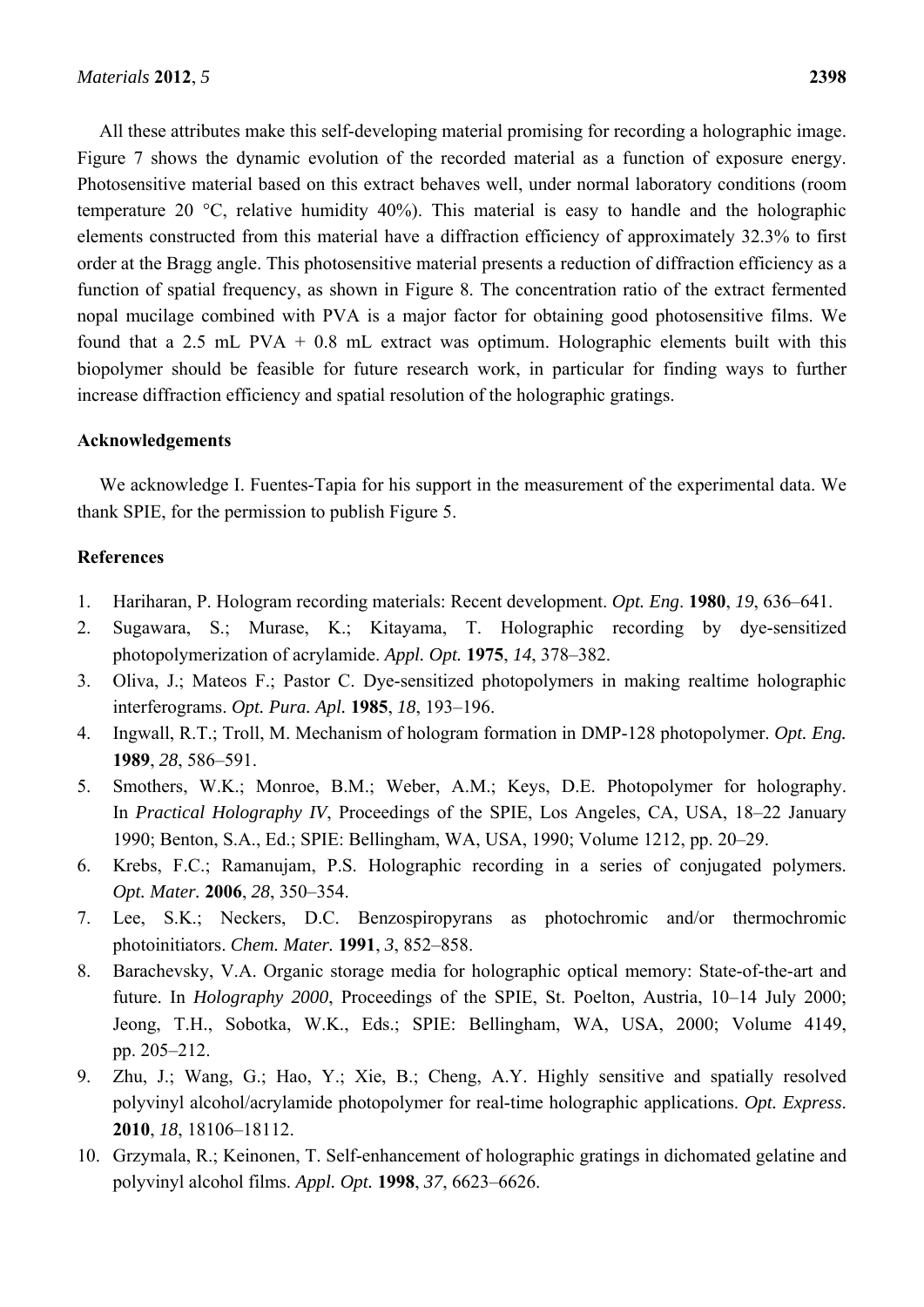- 11. Todorov, T.; Nikola, L.; Tomova, N. Polarization holography. 1: A new high-efficiency organic material with reversible photoinduced birefringence. *Appl. Opt.* **1984**, *23*, 4309–4312.
- 12. Toxqui-López, S.; Olivares-Pérez, A.; Fuentes-Tapia, I.; Pinto-Iguanero, B. PVA with Nopal dye as holographic recording material. In *22nd Congress of the International Commission for Optics: Light for the Development of the World*, Proceedings of the SPIE, Puebla, Mexico, 15–19 August 2011; Rodríguez-Vera, R., Díaz-Uribe, R., Eds.; SPIE: Bellingham, WA, USA, 2011.
- 13. Patrick-Griffith, M. The origins of an important cactus crop, opuntia ficus-indica (cactaceae): New molecular evidence. *Am. J. Bot.* **2004**, *91*, 1915–1921.
- 14. Bergh, B.O. Avocado: Persea Americana (lauraceae) (In Spanish). In *Evolution of Crop Plants*; Smartt, J., Simmonds, N.W., Eds.; Longman Scientific & Technical Publishers: Essex, UK, 1995; pp. 240–245.
- 15. Roth, M. The laws of Hammurabi. In *The Contex of Scripture*; Hallo, W., Younger, K.L., Eds.; Brill: Leiden, the Netherlands, 2000; pp. 335–353.
- 16. Del-Valle, V.; Hernández-Muñoz, P.; Guarda, A.; Galotto, M.J. Development of cactus mucilage edible coating (opuntia ficus indica) and its application to extend strawberry (fragaria ananassa) shelf-life. *Food Chem.* **2005**, *91*, 751–756.
- 17. Medina-Torrez, L.; Brito-De La Fuente, E.; Torrestiana-Sanchez, B.; Alonso, S. Mechanical properties of gels formed by mixtures of mucilage gum (opuntia ficus indica) and carrageenans. *Carbohydr. Polym.* **2003**, *52*, 143–150.
- 18. Cardenas, A.; Goycoolea, F.M.; Rinaudo, M. On the gelling behaviour of "nopal" (opuntia ficus indica) low methoxyl pectin. *Carbohydr. Polym.* **2008**, *73*, 212–222.
- 19. Goycoolea, F.M.; Cárdenas, A. Pectins from opuntia spp: A short review. *J. Prof. Assoc. Cactus Dev.* **2003**, *5*, 17–29.
- 20. Majdoub, H.; Roudesli, S.; Deratani, A. Polysaccharides from prickly pear peel and nopals of Opuntia ficus-indica: Extraction, characterization and polyelectrolyte behavior. *Polym. Int.* **2001**, *50*, 552–560.
- 21. Trachtenberg, S.; Mayer, A.M. Composition and properties of opuntia ficus-indica mucilage. *Phytochem.* **1981**, *20*, 2665–2668.
- 22. McGarvie, D.; Parolis, H. Methylation analysis of the mucilage of opuntia ficus-indica. *Carbohydr. Res.* **1981**, *88*, 305–314.
- 23. Yoon-Hee, H.; Young-Hwan, K. Isolation of a pestalotiopsis species degrading mucilage from fruit of opuntia ficus-indica var. sabote. *J. Appl. Biol. Chem.* **2007**, *50*, 221–226.
- 24. Fleming, I. Absolute configuration and the structure of chlorophyll. *Nature* **1967**, *216*, 151–152.
- 25. Arar, E.J. Evaluation of a new fluorometric technique that uses highly selective interference filters for measuring chlorophyll a in the presence of chlorophyll b and pheopigments. In *Environmental Monitoring Systems Laboratory*; Summary Report for the Office of Research and Development EPA: Cincinnati, OH, USA, 1994.
- 26. Holm-Hansen, O.; Lorenzen, C.J.; Holmes, R.W.; Strickland, J.D.H. Fluorometric determination of chlorophyll. *J. Cons. Perm. Int. Explor. Mer.* **1965**, *30*, 3–15.
- 27. Larkum, A.W.D.; Kühl, M. Chlorophyll d: the puzzle resolved. *Trends Plant Sci.* **2005**, *10*, 355–357.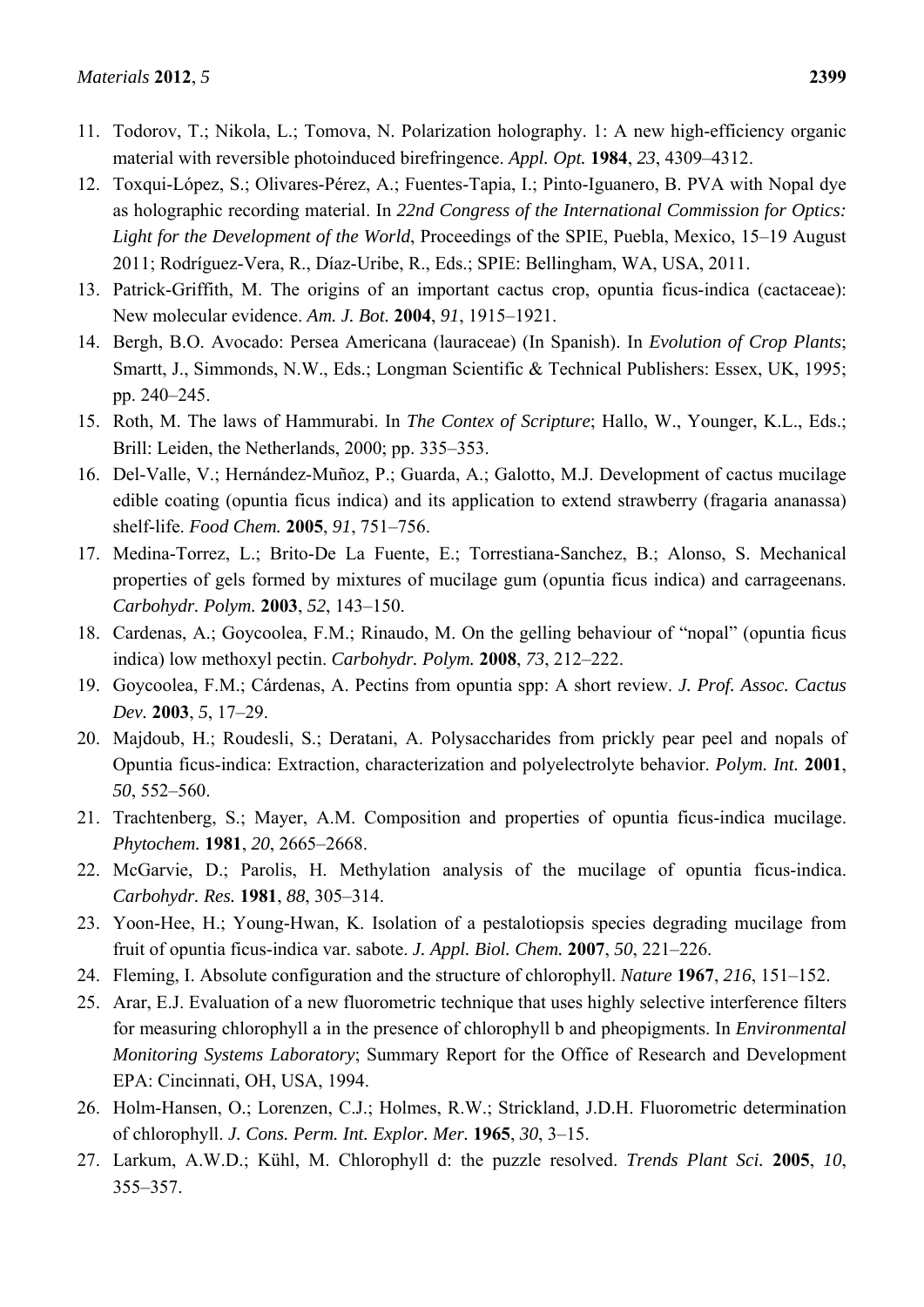- 28. Chlorophyll. Available online: http://en.wikipedia.org/wiki/Chlorophyll#cite\_note-motilva. (accessed on 1 April 2012).
- 29. Müller, T.; Ulrich, M.; Karl-Hans, O.; Kräutle, B. Colorless tetrapyrrolic chlorophyll catabolites found in ripening fruit are effective antioxidants. *Angew. Chem. Int. Ed.* **2007**, *46*, 8699–8702.
- 30. Belitz, H.D.; Grosch, W. *Food Chemistry*, 2nd ed.; Springer: Berlin, Germany, 1999; pp. 98–140.
- 31. Maiocchi, M.G.; Avanza, J.R. *Degradación de clorofilas y feofitinas a diferentes temperaturas en Ilex dumosa e Ilex paraguariensis* (in Spanish); National University of the Northeast: Corrientes, Argentina, 2004; pp. 1–4
- 32. Hernández-Urbiola, M.I.; Pérez-Torrero, E.; Rodríguez-García, M.E. Chemical analysis of nutritional content of prickly pads (*opuntia ficus indica*) at varied ages in an organic harvest. *Int. J. Environ. Res. Public Health* **2011**, *8*, 1287–1295.
- 33. Stintzing, F.C.; Carle, R. Cactus stems (*Opuntia* spp.): A review on their chemistry, technology, and uses. *Mol. Nutr. Food Res.* **2005**, *49*, 175–194.
- 34. Piga, A. Cactus pear, a fruit of nutraceutical and functional importance. *J. Prof. Assoc. Cactus. Dev.*  **2004**, *6*, 9–22.
- 35. Gallegos-Infante, J.A.; Rocha-Guzman, N.E.; González-Laredo, R.F.; Reynoso-Camacho, R.; Medina-Torres, L.; Cervantes-Cardozo, V. Effect of air flow rate on the polyphenols content and antioxidant capacity of convective dried cactus pear cladodes (*Opuntia ficus indica*). *Int. J. Food Sci. Nutr.* **2009**, *60*, 80–87.
- 36. Salim, N.; Abdelwaheb, C.; Rabah, C.; Ahcene, B. Chemical composition of *Opuntia ficus-indica*  (L.) fruit. *Afr. J. Biotechnol*. **2009**, *8*, 1623–1624.
- 37. Díaz-Medina, E.M.; Rodríguez-Rodríguez, E.M.; Díaz-Romero, C. Chemical characterization of Opuntia dillenii and Opuntia ficusindica fruits. *Food Chem.* **2007**, *103*, 38–45.
- 38. Vàmos-Vigyàzò, L. Polyphenol oxidase and peroxide in fruits and vegetables. *CRC Crit. Rev. Food Sci. Nutr.* **1981**, *15*, 49–127.
- 39. Quevedo-Preciado, K.L.; Villegas-Ochoa, M.A.; González-Ríos, H.; Rodríguez-Félix, A. Quality of minimally processed cactus stems. Effect of temperature and browning inhibitors. *Rev. Fitotec. Mex.* **2005**, *28*, 261–270.
- 40. Saxena, S.K. Polyvynyl alcohol (PVA). *Chem. Tech. Assess.* **2004**, *61*, 3–7.
- 41. Hernández-Garay, M.P.; Olivares-Pérez, A.; Fuentes-Tapia, I. Characterization and evolution of electro-optical properties from holograms replication on polymer (PVA) with salts (FeCl<sub>3</sub>). In 5th *International Workshop on Information Optics (WIO'06)*, AIP Conference Proceedings, Toledo, Spain, 5–7 June 2006; Volume 860, pp. 446–454*.*
- 42. Budkevich, B.A.; Polikanin, A.M.; Pilipovich, V.A.; Ya-Petrochenko, N. Amplitude-phase hologram recording on FeCl<sub>3</sub>–PVA films. *J. Appl. Spectrosc.* **1989**, 50, 621–624.
- 43. Manivannan, G.; Changkakoti, R.; Lessard, R.A. Cr (VI)- and Fe(III)-doped polymer systems as real-time holographic recording materials. *Opt. Eng.* **1993**, *32*, 671–675.
- 44. Olivares-Pérez, A.; Hernández-Garay, M.P.; Fuentes-Tapia, I.; Ibarra-Torres, J.C. Holograms in polyvinyl alcohol photosensitized with CuCl<sub>2</sub> (2H<sub>2</sub>O). *Opt. Eng.* **2011**, 50, 065801:1–065801:6.
- 45. Mykhalichko, B.M.; Temkin, O.N.; Myskiv, M.G. Polynuclear complexes of copper(I) halides: Coordination chemistry and catalytic transformations of alkynes. *Russ. Chem. Rev.* **2000**, *69*, 957–984.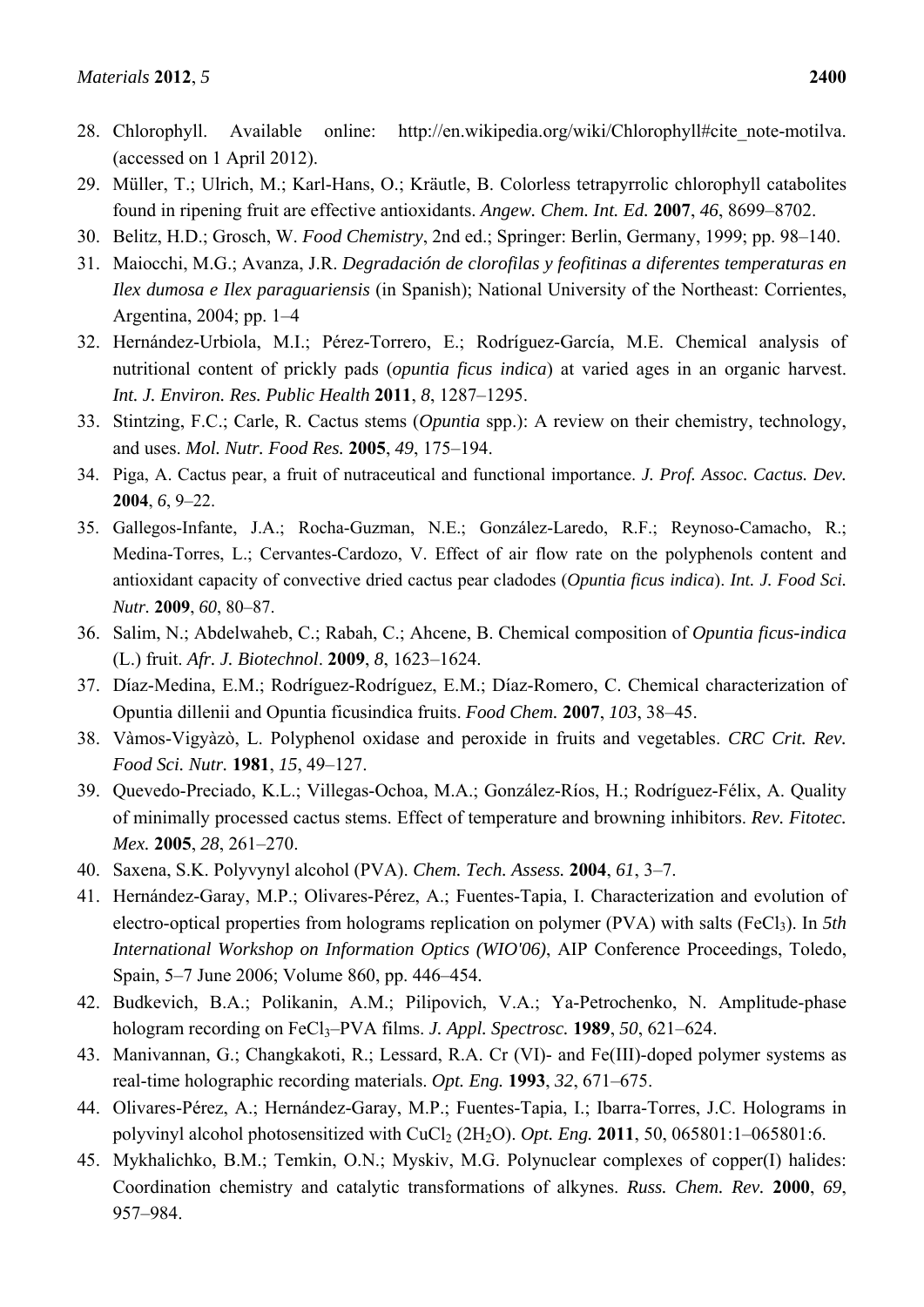- 46. John, B.M.; Joseph, R.; Sreekumar, K.; Sudha-Kartha, C. Copper doped methylene blue sensitized poly(vinyl alcohol)-acrylamide films for stable diffraction efficiency. *Jpn. J. Appl. Phys.* **2006**, *45*, 8686–8690.
- 47. Kim, E.J.; Yang, H.R.; Lee, S.J.; Kim, G.Y.; Kwak, C.H. Orientational photorefractive holograms in porphyrin: Zn-doped nematic liquid crystals. *Opt. Express.* **2008**, *16*, 17329–17341.
- 48. Patachia, S.; Rinja, M.; Isac, L. Some methods for doping poly(vinyl alcohol) hydrogels [PVA-HG]. *Rom. J. Phys.* **2006**, *51*, 253–262.
- 49. Koca, N.; Karadeniz, F.; Burdurlu, H.S. Effect of pH on chlorophyll degradation and colour loss in blanched green peas. *Food Chem.* **2007**, *100*, 609–615.
- 50. Nelson, R.E.; Ferruzzi, M.G. Synthesis and bioaccessibility of Fe-pheophytin derivatives from crude spinach extract. *J. Food Sci*. **2008**, *73*, H86–H91.
- 51. Baker, E.W.; Palmer, S.E. In *The Porphyrins*, Dolphin, D., Ed.; Academic press: New York, NY, USA, 1978; Volume 1, pp. 486–552
- 52. Sandiningtyas, R.D.; Suendo, V. Isolation of chlorophyll a from spinach and its modification using Fe<sup>2+</sup> in photostability study. In *Proceedings of the Third International Conference on Mathematics and Natural Sciences*, ICMNS, Bandung, Indonesia, 23–25 November, 2010; pp. 859–873.
- 53. Simon, W.; Clerc, T. *Elucidación Estructural de Compuestos Orgánicos Por Métodos Espectroscópicos Tomo1, Tablas* (In Spanish); Editorial Alhambra: Madrid, Spain, 1970; pp. 45–60
- 54. Owens, J.W.; O'Connor, C.J. A comparison of the electronic and vibrational spectra of protoporphyrin-IX, hemeoctapeptide, and hemoglobin. *Coord. Chem. Rev.* **1988**, *84*, 1–45.
- 55. Crichton, R.R.; Ward, R.J. Iron homeostasis. *Met. Ions. Biol. Syst*. **1998**, *35*, 633–665.
- 56. Walling, C.; Kurz, M.; Schugar, H.J. The iron(III)-ethylenediaminetetraacetic acid-peroxide system. *Inorg. Chem.* **1970**, *9*, 931–937.
- 57. Braun, H.; Gallagher, K.J. Fe<sub>2</sub>O: A new structural form of iron(III) oxide. *Nature* 1972, 240, 13–14.
- 58. Stiller, A.H.; McCormick, B.J.; Russell, P.; Montano, P.A. Existence and stability of a simple sulfide of iron(III). *J. Am. Chem. Soc*. **1978**, *100*, 2553–2554.
- 59. Cotton, F.A.; Wilkinson, G. *Advanced Inorganic Chemistry*, 4th ed.; Interscirncie publishers, Diviton of John Wiley & Sons, Inc.: Dorset, UK, 1980; pp. 905–924
- 60. Slavich films. Available online: http://www.slavich.com/vrpm.htm (accessed on 20 September 2012).
- 61. Fujifilm F-HL-10. Available online: http://www.fujifilmeurope.be/apps/fuji/fujifilmnv.nsf /files/holography%20pdf%20files/\$file/holoGF\_01042009.pdf (accessed on 27 October 2012).
- 62. Litiholo RRT20. Available online: http://www.litiholo.com/images/Litiholo%20RRT20 %20hologram%20film%20spec%20sheet.pdf (accessed on 20 September 2012).
- 63. Gunzler, H.; Ulrich-Gremlich, H. *IR Spectroscopy*: *An Introduction*, 1st ed.; WILEY-VCH Verlag GmbH press: Berlin, Germany, 2002; pp. 171–274
- 64. Xu, F.; Sun, J.X.; Geng, Z.C.; Liu, C.F.; Ren, J.L.; Sun, R.C.; Fowler, P.; Baird, M.S. Comparative study of water-soluble and alkali-soluble hemicelluloses from perennial ryegrass leaves(Loliumperee). *Carbohydr. Polym.* **2007**, *67*, 56–65.